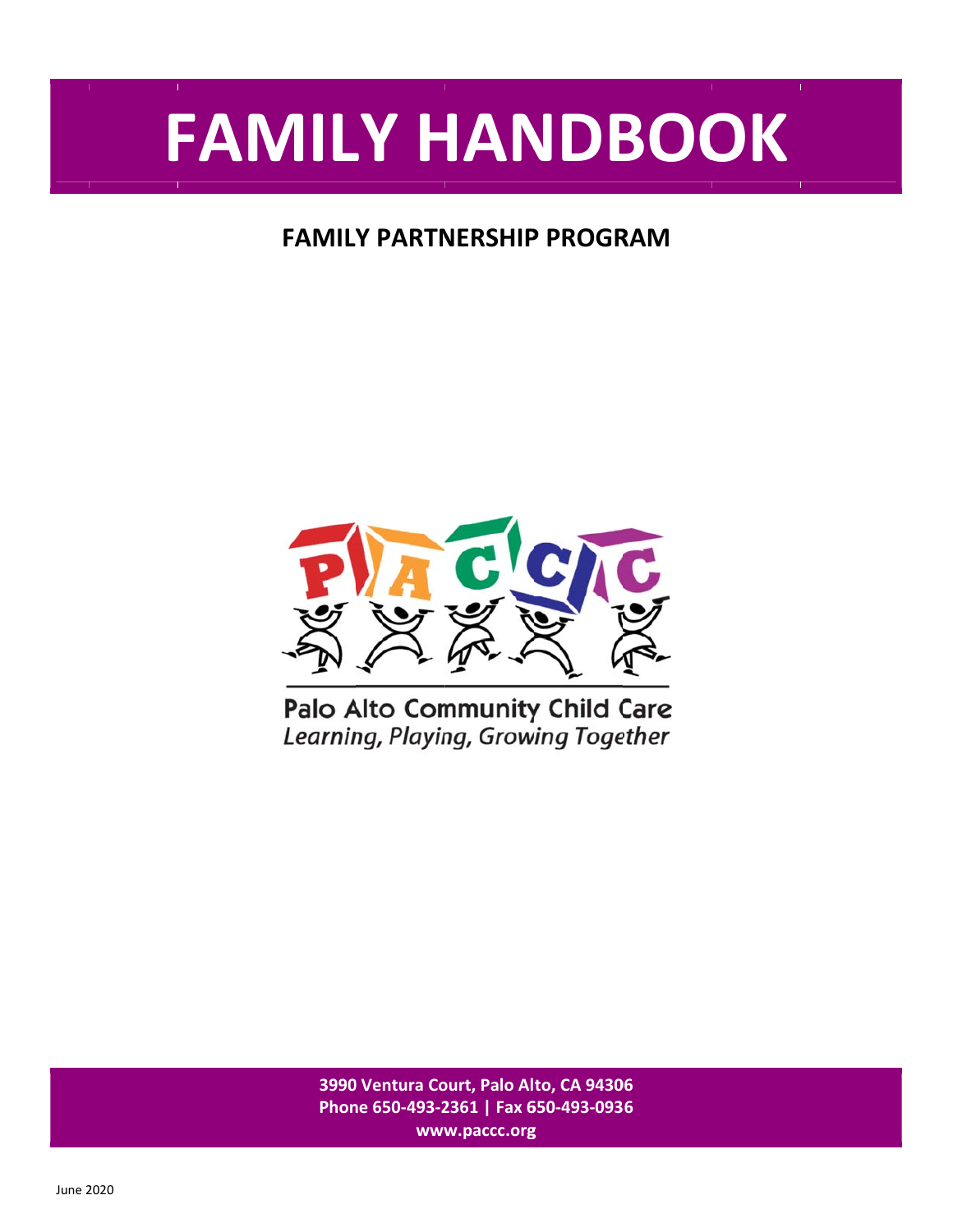## Family Partnership Program Family Handbook for:

\_\_\_\_\_\_\_\_\_\_\_\_\_\_\_\_\_\_\_\_\_\_\_\_\_\_\_\_\_\_\_

Your child is enrolled at:

| Center: |
|---------|
|---------|

| Phone: |  |
|--------|--|
|        |  |

Address: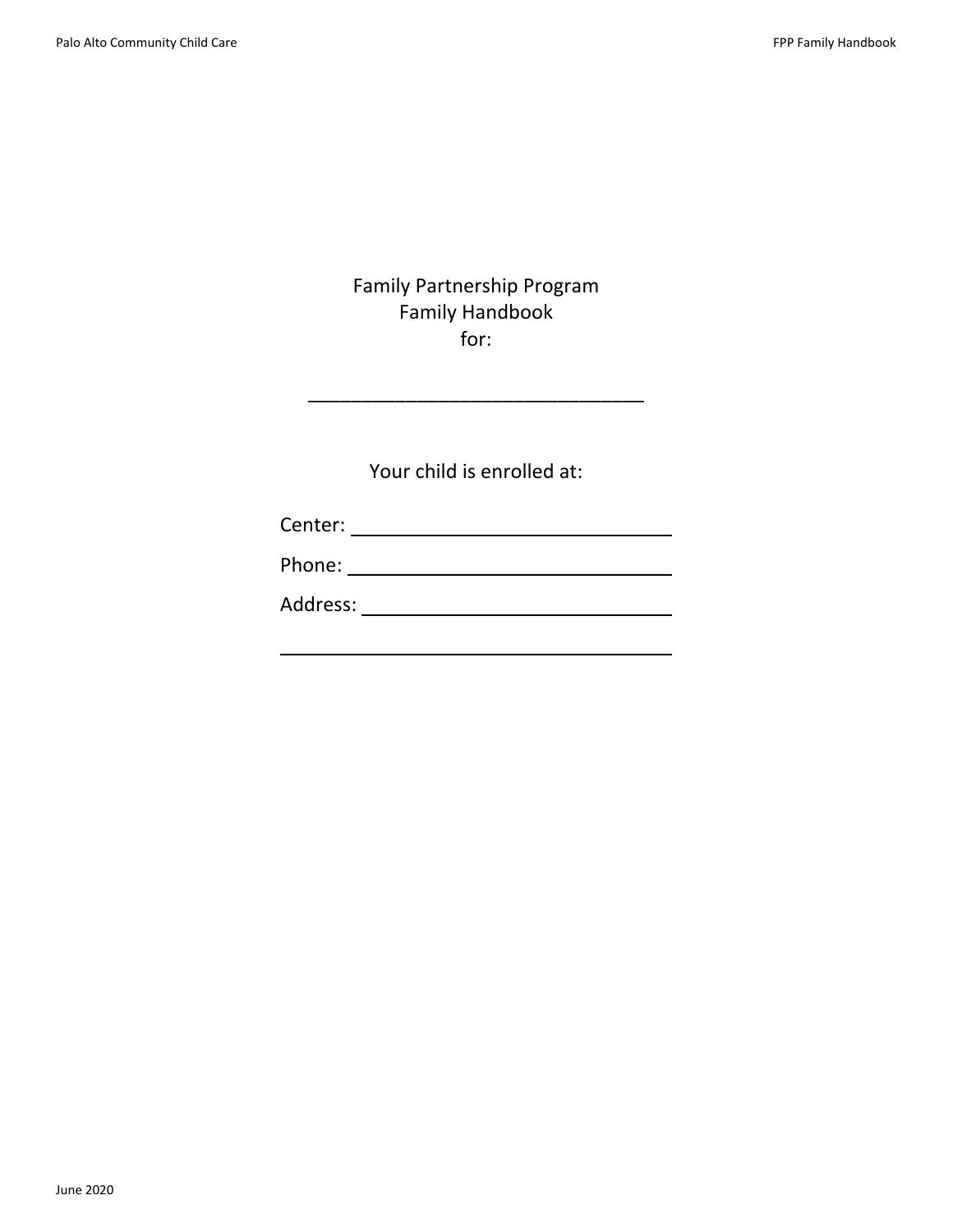## **TABLE OF CONTENTS**

| Welcome                                          |                | Moving From One PACCC Program to Another     |           |
|--------------------------------------------------|----------------|----------------------------------------------|-----------|
| PACCC's Vision, Mission and Values               |                | Your Child's Day                             |           |
| Licensing and Quality Standards                  |                | Daily Preparation                            | 10        |
| PACCC's Federal Employer Identification Number   |                | Personal Property                            | 11        |
| <b>Financial Assistance</b>                      | 2              | "Missing Child" Procedure                    | 11        |
| <b>Financial Aid Program Policies</b>            | $\overline{2}$ | <b>Arrivals and Departures</b>               | $11 - 12$ |
| <b>How Families Are Selected</b>                 | $\overline{2}$ | <b>Field Trips</b>                           | 12        |
| <b>Enrollment and Registration</b>               | $2 - 3$        | Smoking                                      | 12        |
| <b>Eligibility and Need</b>                      | 3              | <b>Building Security and Parking</b>         | 12        |
| Notice of Action (NOA)                           | 3              | Illness and Communicable Diseases            | $12 - 14$ |
| <b>Appeal Procedures</b>                         | 3              | Medication and Special Health Needs          | 14        |
| <b>Family Changes</b>                            | $3 - 4$        | <b>Health and Social Services</b>            | 14        |
| Requesting a Reduction to Service and Withdrawal | 4              | <b>Accidents and Emergency Procedures</b>    | 14-15     |
| Recertification                                  | 4              | <b>Disaster Emergency Procedures</b>         | 15        |
| <b>Family Fee</b>                                | $4 - 5$        | <b>Child Abuse Reporting Requirements</b>    | 15        |
| Payment of Family Fee                            | 5              | Transportation                               | 15        |
| Returned Checks or Auto Debits                   | 5              | <b>Outdoor Weather Safety Procedures</b>     | 16        |
| Late Pick Up Fee                                 | 5              | Meals, Snacks and Nutrition                  | $16-17$   |
| Attendance                                       | $5-6$          | Guidance, Discipline and Behavior Management | $17 - 18$ |
| Leave of Absence                                 | $6 - 7$        | Confidentiality                              | 18        |
| <b>Termination of Child Care Services</b>        | 7              | Release of Records                           | 18        |
| <b>Fraud Policy</b>                              | 7              | Communication                                | 18-19     |
| <b>Summer Care</b>                               | $\overline{7}$ | Parent/Guardian Involvement and Education    | 19-20     |
| Staff                                            | $7 - 8$        | Staff Services Outside of Program Hours      | 20        |
| Children and Youth Served                        | 8              | <b>Staff Appreciation Gift Guidelines</b>    | 20        |
| Hours and Days of Operation                      |                | Closing                                      | 20        |
| <b>Center Enrollment Forms</b>                   |                | Programs of Palo Alto Community Child Care   | 21        |
| Notification of Changes to Child's Records       |                |                                              |           |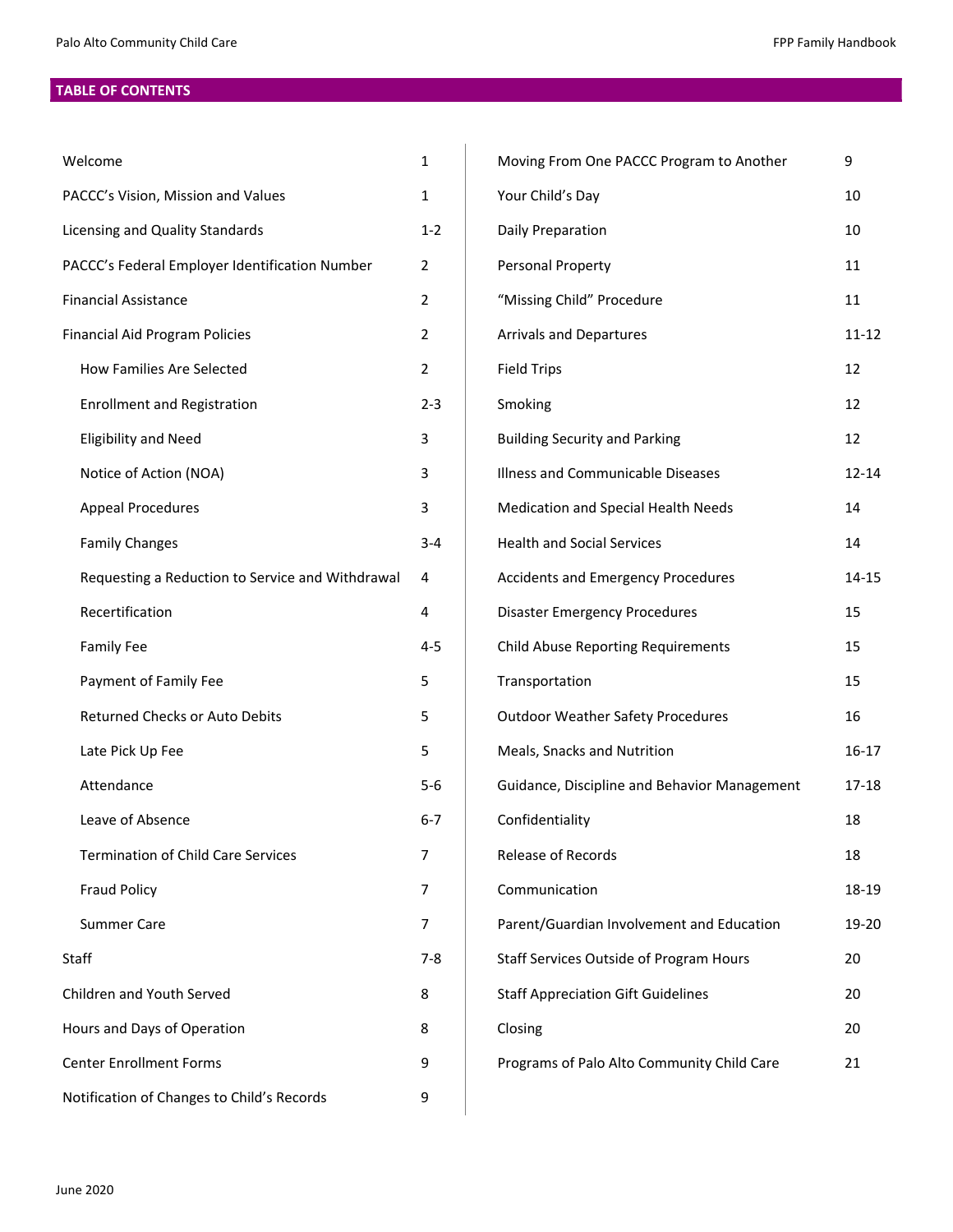## **WELCOME**

Welcome to Palo Alto Community Child Care. It is our pleasure to work with your family. Each PACCC program complies with all PACCC standards and policies, as described in this handbook. Administrative services and consistent financial support, as well as subsidies for qualified families, are provided to each program. Fees for child care are paid directly to PACCC as stipulated in each family's contract.

## **History**

The first PACCC center was a preschool center that opened in 1974 with help from the City of Palo Alto and lots of volunteers. Today PACCC serves about 800 children in 19 centers, including 8 programs serving infants, toddlers and/or preschoolers, and 11 After School Kids' Clubs in Palo Alto.

## **Philosophy**

PACCC programs provide exceptional child care and education within the framework of quality developmental standards. While building a sense of community for all children and families, our goal is to enhance each individual child's self-concept. Ageappropriate experiences provide opportunities for independent decision making and social interaction while challenging both physical and cognitive skills. From this basic philosophy, each individual program develops its own style, with help from parents, staff and children.

## **Board of Directors**

As a non‐profit corporation, the role of PACCC's Board of Directors is vital to ensuring PACCC's fiscal stability, continued commitment to quality programming, and responsiveness to the community's ever‐changing child care needs. The dedicated volunteers that comprise the Board are PACCC parents, grandparents and community members. If you would like more information about the Board, please call PACCC's Executive Director at (650) 493‐2361.

## **PACCC'S VISION, MISSION AND VALUES**

Established in 1974, PACCC is a non-profit child care provider and child care community resource with 8 infant-toddler and preschool centers and 11 Kids' Clubs (located on‐site at Palo Alto elementary schools) and a provider of State of California, City of Palo Alto and agency subsidies to families in need of quality child care.

## **Vision**

A healthy community where children thrive, educators are valued and families are supported.

## **Mission**

As a community leader in Palo Alto, PACCC partners with parents and regional agencies to provide and advocate for exceptional and accessible childhood care and education.

## **Values**

## **Relationships**

by fostering care, compassion, and respect for all people.

## **Life‐long learning**

by providing opportunities for reflective practice and experiences that promote personal growth.

## **Leadership in education**

by recognizing that educators are our greatest asset and setting high standards for salaries and benefits; and through professional development, collaboration and advocacy.

## **Community**

by creating a sense of belonging within PACCC and cultivating relationships with the broader community.

## **Wellness**

by promoting and providing opportunities for healthy lifestyle practices.

*Adopted February 27, 2019* 

## **LICENSING AND QUALITY STANDARDS**

All PACCC programs are licensed by the California Department of Social Services, Community Care Licensing Division. The California Department of Social Services works to protect the safety of children in child care by licensing child care centers and family child care homes. Their highest priority is to ensure children are in safe and healthy settings.

Visit reports from Community Care Licensing are available for review at each center.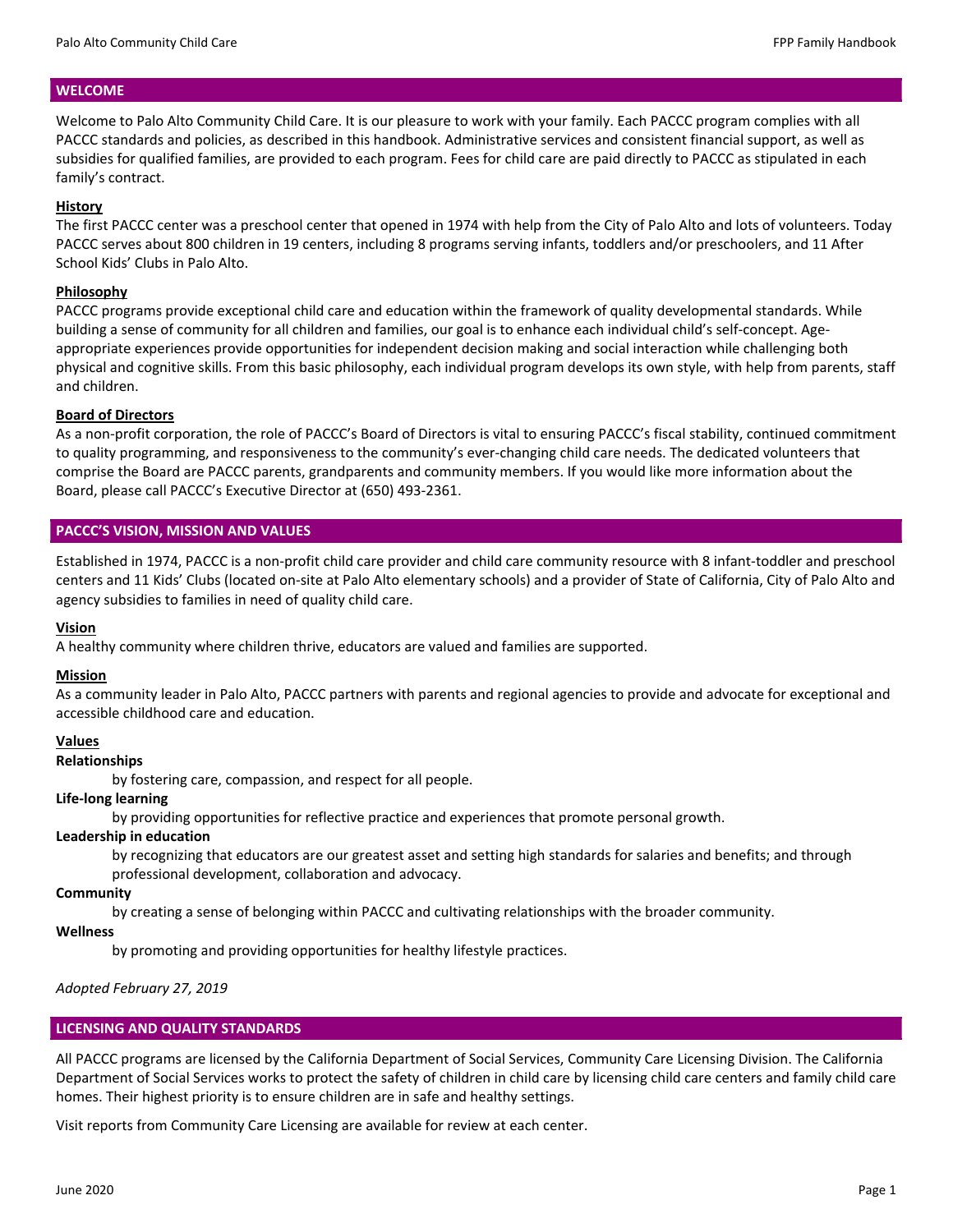If you have any questions regarding licensing, contact the local office responsible for Community Care Licensing (address and phone below).

Department of Social Services Community Care Licensing Oakland South Regional Office 1515 Clay Street, Suite 1102, MS 29‐855 Oakland, CA 94612 (510) 622‐2602

The licensing agency has the authority to interview children or staff, and to inspect and audit child or facility records without prior consent.

All PACCC programs are supported by a variety of quality assessment systems such as Desired Results, Environment Rating Scales and/or accreditation through the National Association for the Education of Young Children (NAEYC). These systems measure quality in a variety of ways including parent surveys, staff surveys, assessments of children's progress and on‐site observation tools.

## **PACCC'S FEDERAL EMPLOYER IDENTIFICATION NUMBER**

94‐224‐2823

## **FINANCIAL ASSISTANCE**

In keeping with PACCC's stated mission to "provide and advocate for exceptional and accessible childhood care and education," PACCC contracts with the City of Palo Alto and the Palo Alto Unified School District (administering PAUSD's State child development contract) to receive funding for qualifying families in exchange for quality child development services.

## **FINANCIAL AID PROGRAM POLICIES**

## **How Families Are Selected**

The following procedure details the financial aid waitlist process:

- 1) Perspective families will review the information provided to apply for a space and financial aid funding online at www.paccc.org or by contacting the PACCC main office. Parents will choose to apply for a space and submit a completed financial aid application to the financial aid coordinator.
- 2) The financial aid coordinator will rank each application per the income rankings issued by the California Department of Education (CDE).
- 3) A First priority is assigned, per the California Department of Education, to families whose children are recipients of child protective services, or who are identified as neglected, abused or exploited or at risk of being neglected, abused, or exploited.
- 4) All children and families who are not within the CPS/At Risk priority for admission shall be admitted in accordance with family income, with the lowest income ranked families admitted first.
- 5) When two or more families have the same income ranking, the family that has a child with exceptional needs shall be admitted first.
- 6) If there is no family of the same income ranking with a child with exceptional needs, the family with the same income ranking that has been on the waiting list the longest shall be admitted first.

## **Enrollment and Registration**

The following steps will occur to begin the enrollment process:

- 1) Initial eligibility and need assessment, by phone or email, with the financial aid coordinator. During this initial assessment the financial aid coordinator will verify the information provided on the waiting list application, assess the family's eligibility/need for services, request necessary documentation, and review PACCC's Eligibility & Need brochure.
- 2) Follow up in-person meeting. This meeting with the financial aid coordinator will occur to complete appropriate forms, and discuss policies and procedures of the Financial Aid Program. Documentation will be collected, verified, and certified. A Notice of Action (NOA) will be presented for Approval or Denial of Financial Aid Program services.
- 3) Parents will tour site(s) with openings to learn more about the child care center(s).
- 4) Child care center enrollment orientation. This meeting is scheduled in advance directly with the center director and is required to complete appropriate forms, discuss policies and procedures of the center, and answer any questions you may have about the program. You will become familiar with program philosophy, goals and activities. Parents are encouraged to bring their children to the orientation to participate in activities, meet center staff and other children, and become familiar with the classrooms and the playground.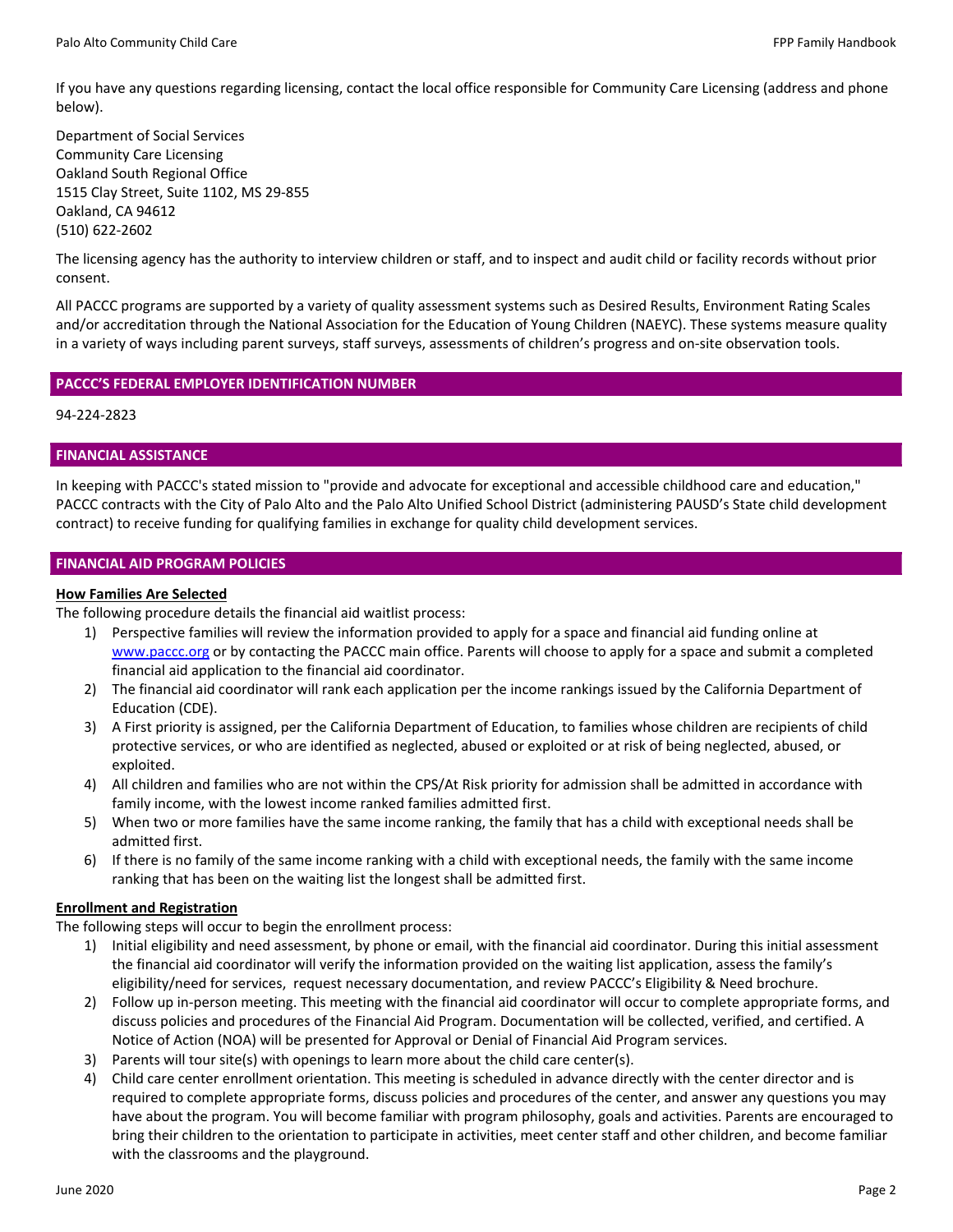The family must submit all documents and sign all required enrollment forms **before** the child receives care. Only after the center enrollment meeting and all financial aid information requested has been provided and verified and a Notice Of Action issued for approval by the financial aid coordinator may the child(ren) begin the program.

## **Eligibility and Need**

To be certified for the Financial Aid Program, parents/guardians must provide documentation to verify how the family meets each of the criteria listed below.

- 1) Family Size
- 2) Families and children must live in California
	- a. For City of Palo Alto Subsidized Childcare (CPA) funding, families must live in Palo Alto and/or attend a PAUSD elementary school **through the Tinsley Transfer Program**.
- 3) Eligibility
	- a. Child Protective Services (CPS)
	- b. At Risk of Abuse or Neglect
	- c. Current Cash Aid Recipient
	- d. Homeless
	- e. Income eligible
- 4) Need
	- a. Vocational Training leading directly to a recognized trade, paraprofession, or profession
	- b. Employment
	- c. Seeking Employment
	- d. Seeking permanent housing for family stability
	- e. Parental incapacity

Please refer to PACCC's Eligibility and Need brochure for the detailed criteria and specific documentation required for the initial enrollment certification process.

## **Notice of Action (NOA)**

A Notice of Action (NOA) is issued to the parent upon approval, denial, termination, or change in services as a result of voluntary request (change in eligibility, need, family fees, etc.). The NOA contains information regarding the action being taken. Parents should read each NOA carefully when received and contact the financial aid coordinator if they have questions. Parents have the right to appeal if they feel the action being taken is incorrect and not in accordance with regulatory requirements and program policies.

## **Appeal Procedures**

If a parent disagrees with an action listed on a Notice of Action (NOA), they may file a request for a hearing with the program by contacting the person listed on the back of the NOA. The deadline for filing an appeal is listed on the top front of the NOA.

**Note for Recipients of City of Palo Alto funding** – If a parent disagrees with an action listed on a Notice of Action (NOA), they may file a request for a hearing with the program by contacting the PACCC Executive Director within 14 days of date on NOA.

Upon filing a request for hearing, the intended action shall be suspended until the review process has been completed. The review process is completed when the appeal process has been exhausted or when the parent(s) abandons the appeal process.

Under no circumstances shall grievances be taken to the PACCC Board of Directors or one of its members without first following the outlined procedures. All grievances shall follow these steps:

- 1) The filing party shall state the problem in writing to the person listed on the back of the NOA
- 2) PACCC will contact filing party within ten (10) days.
- 3) Within ten (10) days after agency discusses appeal with filing party, a decision letter will be issued.
- 4) California Department of Education (CDE) ‐If filing party still disagrees with the decision a request for further review can be sent to the California Department of Education Early Learning and Care Division within fourteen (14) days from date of decision letter.
	- **Note for Recipients of City of Palo Alto funding** step 4 is as follows: a request for further review can be sent to the PACCC, CFO.

## **Family Changes**

Recipients certified for subsidy funding from the California Department of Education (CDE) California State Preschool Program (CSPP) or General Childcare Program (CCTR)), have an obligation to report changes in gross monthly income that meet or exceed the current CDE maximum allowable income limits within 30 days.

**Note:** Recipients certified for services from the City of Palo Alto Subsidized Childcare program (CPA), it is the responsibility of the parent(s)/guardian(s) to notify the financial aid coordinator if any circumstance of their need or eligibility changes such as income,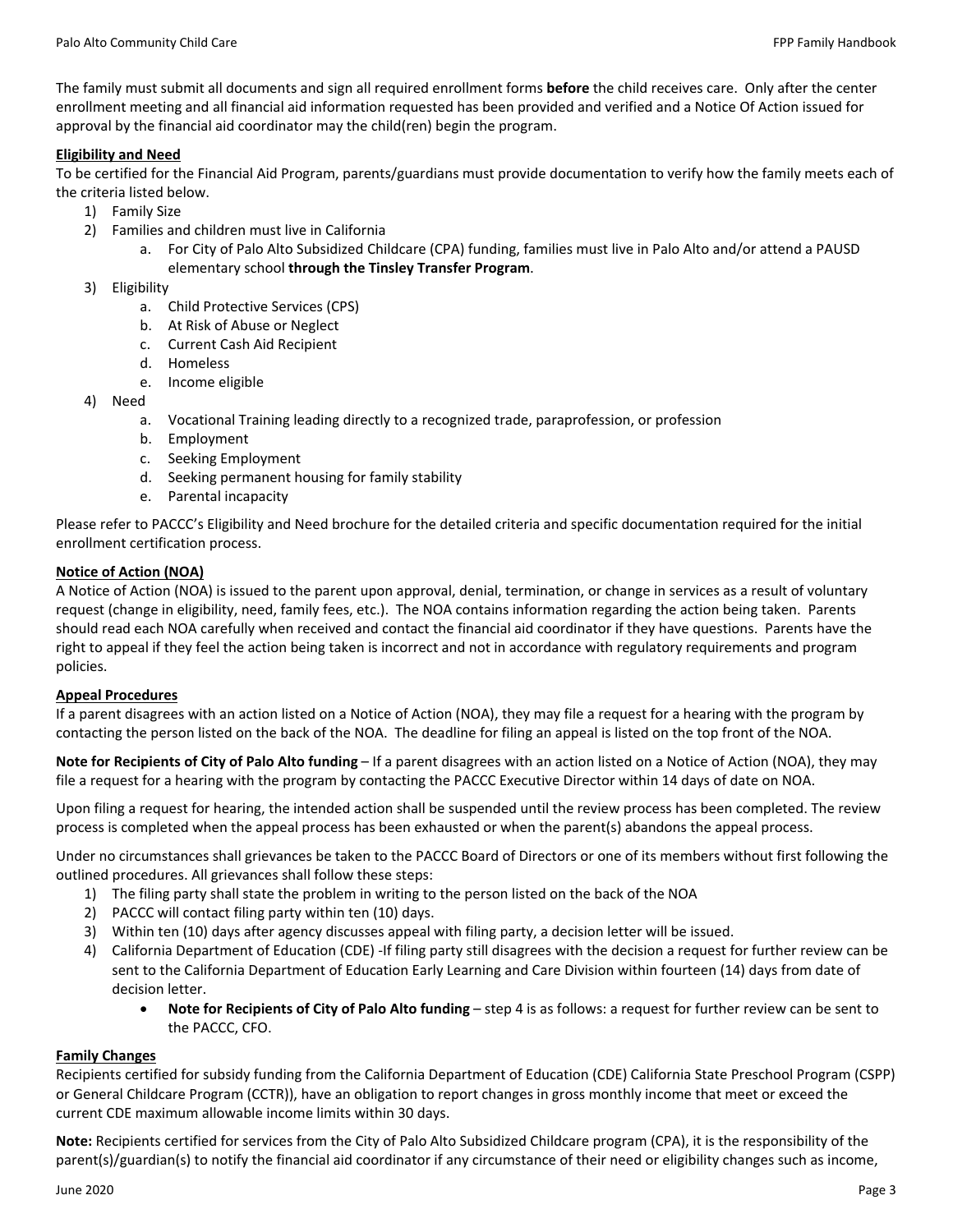employment, schooling, family size, marital status, or residency. **The parent/guardian must report any changes within ten (10) working days.**

Maximum income limits may change annually. Up to date information can be found at: http://paccc.org/centers/financial aid.

#### **Requesting a Reduction to Service and Withdrawal**

Recipients certified for subsidy funding from the CDE CSPP or CCTR may at any time voluntarily request a reduction to their service. The process is as follows:

- 1) Advance written notice must be given to the financial aid coordinator and center director for any reduction in hours or termination of care. The notice must include days and hours or care requested, and effective date of proposed reduction of hours or termination.
	- A reduction in hours will become effective the 1st of the month following a thirty (30)‐day waiting period. An exception may be made in some cases.
	- Termination of care becomes effective after a thirty (30)‐day written notice period. An exception may be made in some cases.
- 2) A parent has the right to maintain their current service level and acknowledge this in their request.
- 3) The agency may collect documentation to support the requested change.
- 4) The agency will not use any information received in the request to reduce service level to make any other changes to the service agreement.

## **Recertification**

For families funded by CDE California State Preschool Program (CSPP) or General Childcare Program (CCTR) a renewal of the financial aid application will occur no sooner than 24 months, with the exception of seeking employment which shall occur no sooner than 12 months, from the date of initial certification. This process of recertification shall be done within a reasonable amount of time but should not exceed 90 days.

**Note for Recipients of City of Palo Alto funding** – families must be recertified annually to verify continued compliance with all of the eligibility criteria for receiving subsidized child care services. A renewal of the financial aid application will occur after 12 months from the date of initial certification.

## Parents must:

- Be aware of their Financial Aid recertification date. The date is stated on the Notice of Action (NOA) for initial certification.
- Provide necessary documentation to the financial aid coordinator within a reasonable amount of time to demonstrate continued need and eligibility for recertification of subsidized childcare services.

PACCC's Financial Aid Coordinator will contact the parent should the required documentation not be received. Parents must refer to the Eligibility and Need brochure for the list of acceptable documents.

During each recertification process the financial aid coordinator uses the State or City income guidelines to determine if the parent continues to be eligible and/or if there is a change in the family fee or need. If the parent no longer qualifies for the financial aid program, services will be terminated immediately.

**Note for Recipients of City of Palo Alto funding** – families shall be advised that, should they no longer qualify due to income exceeding limits, parents will continue to receive three (3) months of transitional care at the subsidized rate.

## **City of Palo Alto funding Only – Eight (8) Year Review**

Each family receiving financial aid through the City of Palo Alto Subsidized Childcare program (CPA) shall have a case review after eight (8) years in the program. PACCC's executive director, Center Director and financial aid coordinator, together with the City's Child and Family Services Manager, will review the case to determine whether the financial aid (subsidy funds) should continue beyond the eighth (8th) year.

## **Family Fee**

Using the Family Fee Guidelines issued by the California Department of Education or the City of Palo Alto, (depending on funding source), families are assessed a flat monthly fee based on hours of certified care, income and family size, if applicable.

- The fee for the CDE CSPP or CCTR program shall be assessed and collected based on the family's child who is enrolled for the most hours.
- The fee for the CPA program shall be assessed and collected for **each** child enrolled.

Upon initial certification or recertification, a Notice of Action will indicate the monthly payment amount due from the family. The first family fee is due upon initial approval of the program, **before** the child(ren) receives child care services.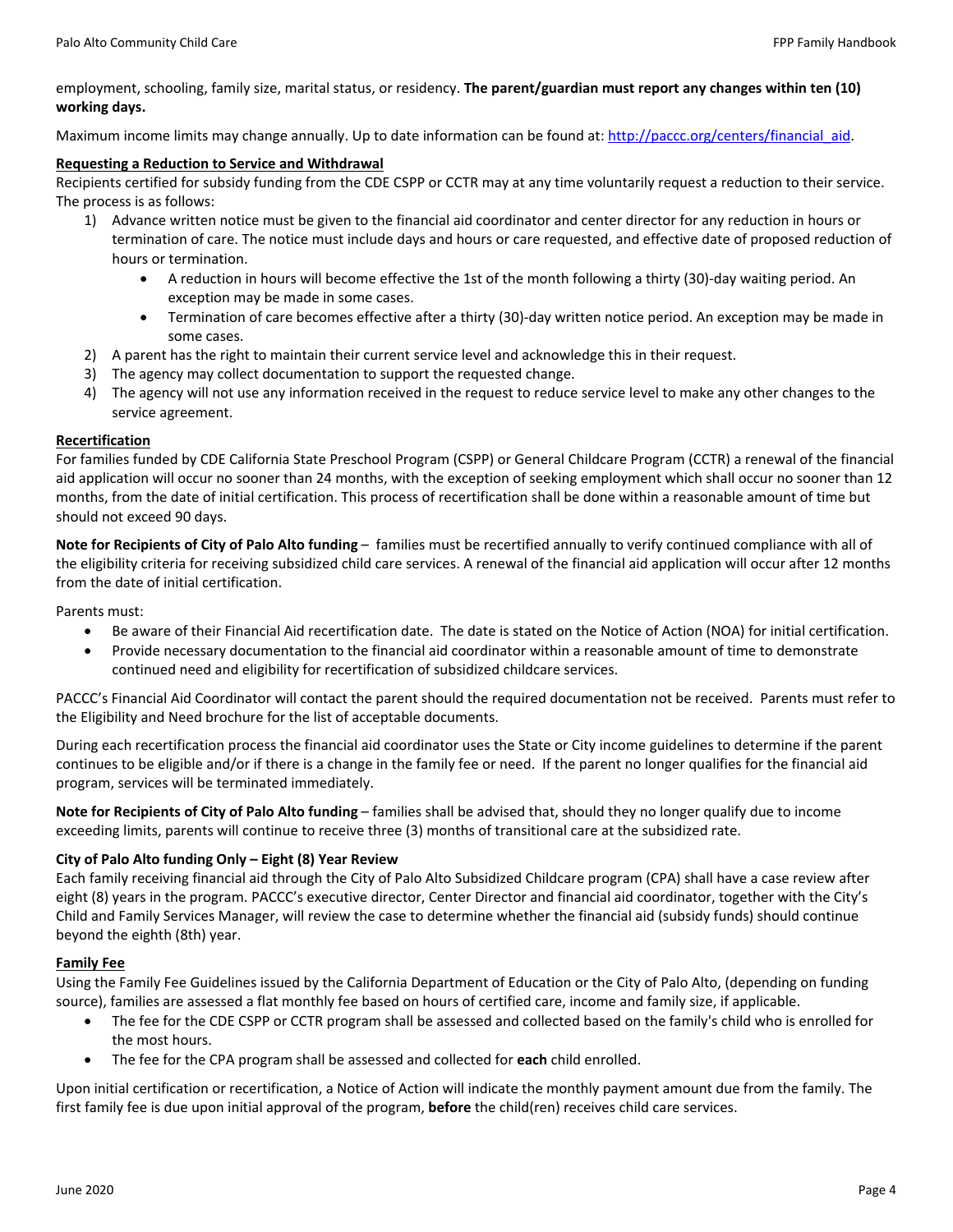No fees shall be assessed or collected from CDE certified families for the following reasons for care:

- Child Protective Services (referral form must indicate fee is to be waived)
- Receiving CalWORKS cash aid

A family may request a reduction to their family fee when there are changes to family income, family size, or other factors as described by the state. A Notice of Action describing these changes will be issued with the new family fee amount and due date.

In the event that a fee is re‐assessed due to updating the family's data file or at the time of recertification, the re‐assessed fee will become effective the first day of the upcoming month following the 14‐day if given, or 19‐day if mailed, appeal period.

Under no circumstances will fees be reduced based on a child's actual attendance. No adjustment to a family's fee shall be made for excused or unexcused absences.

## **Payment of Family Fee**

Monthly payments are due on the first (1st) of each month. Fees are considered late on the seventh (7th) of the month.

If PACCC does not receive payment by the fifteenth (15th) of the month, a Notice of Action regarding the delinquency will be issued indicating the total amount of unpaid fees, the fee rate, and the period of delinquency. The NOA for delinquent fees will state that services will be terminated fourteen (14) days from the notice date. If delinquent fees are paid in full prior to the termination date, services may continue without interruption. If fees remain unpaid by the termination date stated on the NOA, child care services will end on that day.

A family can immediately resolve the past due balance by paying past due amount in full and bringing account current. A family may also request a repayment plan to bring account current. The request for repayment plan must be made and arrangements finalized prior to the termination date stated on the NOA. Repayment plan shall not exceed 6 months, and the plan must include an arrangement to bring the past due fees current. The family must stay current with each future month's fees. Failure to comply with the repayment agreement may result in termination of child care services.

A six (6) month period of ineligibility will follow termination of services when the cause of termination is failure to pay delinquent Family Fees. All delinquent fees must be paid prior to being placed on the Waiting List.

## **Checks should be made payable to: PACCC**

There are several options for making your monthly tuition payments:

- 1) Mail or drop off payment to the offices of Palo Alto Community Child Care, 3990 Ventura Court, Palo Alto, CA 94306.
- 2) Use the tuition box at your center during the **5 business days** prior to the 5th of each month. Payments may not be made at the center at any other time. Cash payments may only be made at the PACCC office.
- 3) Your bank account can be automatically debited by the fifth of each month. Contact the PACCC office at (650) 493‐2361 or request the form from your center director to use this option.

Billing questions or arrangements for payment should be directed to the PACCC Accounting department, (650) 493‐2361. **No payment arrangements can be made at the center level.**

## **Returned Checks or Auto Debits**

If two checks or auto debits are returned from the bank within a school year, cashier's checks or money orders will be required for future payments.

## **Late Pick Up Fee**

If a parent picks up their child after the program hours of operation have ended, there is a late fee charge of **\$2 per minute per child**. You will receive an invoice from the center for the amount owed for the late fee. Late fee payments are due within ten (10) days. **Termination of services may occur if parents are late when picking up their child(ren) four (4) times in a contract year.**

## **Attendance**

Parents enrolled in the financial aid program are expected to abide by program policies regarding attendance. The hours and days of care will be based on information collected from the family's qualified need. Adherence to the approved hours and days of attendance listed on the NOA is important for maintaining financial aid approval. Failure to abide by these attendance policies will result in the termination of child care services.

Please notify your program by phone or in writing as early as possible regarding your child's absences. Most PACCC programs have an answering machine, so you may call any time to leave a message. See page 11 for "missing child" procedure.

If you anticipate a lengthy absence you must contact the financial aid coordinator prior to the absence.

## **Family fees remain the same whether or not the child attends.**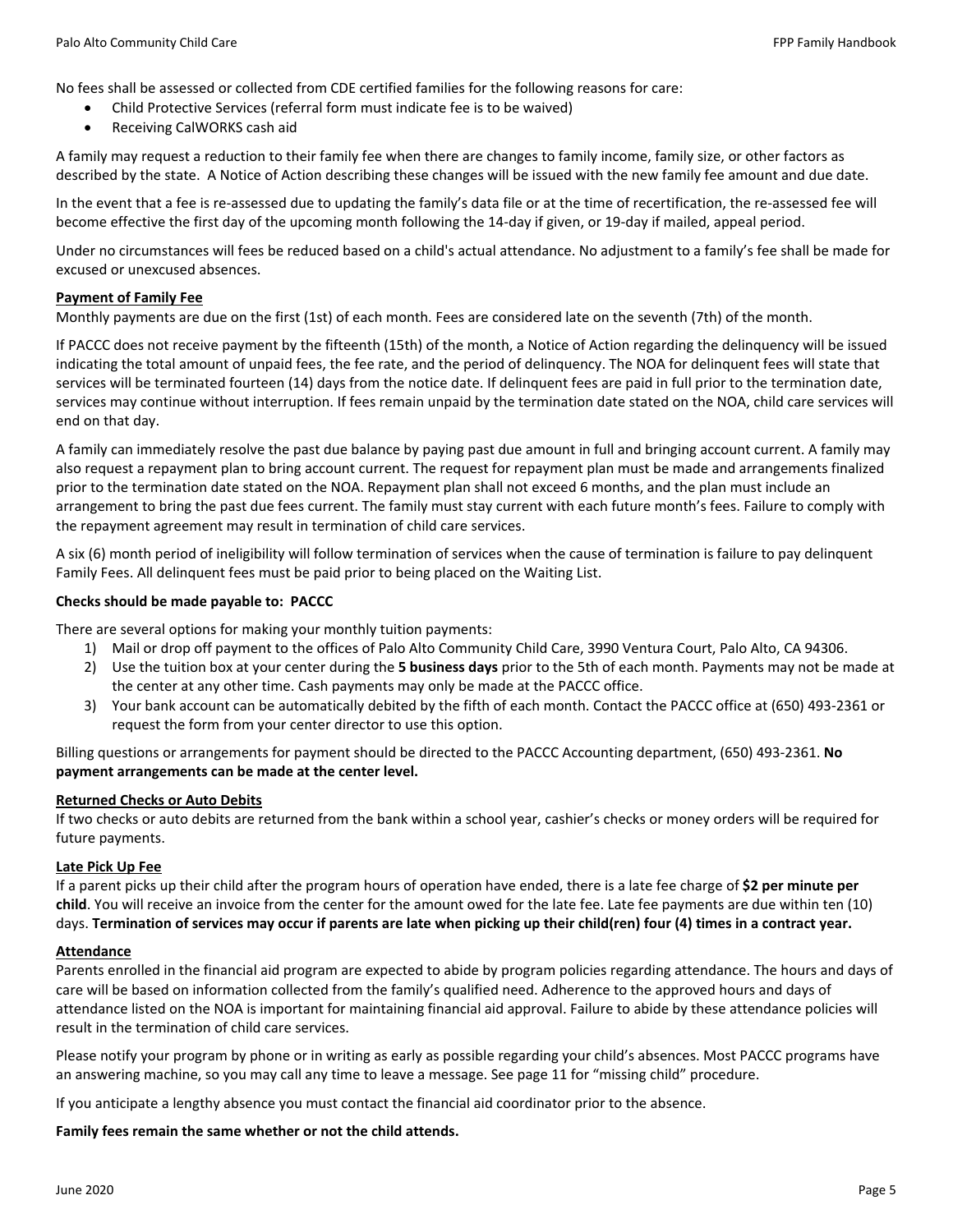## **Excused Absence** is defined as:

- $\bullet$  Illness or quarantine of the enrolled child
- Illness or quarantine of the parent of the enrolled child
	- Family emergency (urgent, unexpected)
		- o Car Problem / no transportation (limit 3 consecutive days)
		- o Death in the family
		- o Sibling illness
		- o Other emergency that is urgent and unexpected
- Court ordered visitation (copy of court order must be contained in financial aid family data file)
- Best interest absence (see below for definition of best interest absence)

If excused absences for the reasons listed about exceed fourteen (14) consecutive days, additional documentation supporting the absence may be required.

Note: Families who are recipients of City of Palo Alto funding are allocated ten (10) consecutive days of excused absences per month. A child who has long-term incapacitation may be exempt from this policy. In this instance, written verification from a physician as to the nature of the incapacitation will be required. Children who are absent for more than one (1) week consecutively without prior notification and documentation will be dropped from the program and must reapply for admittance.

**Best Interest Absence** is defined as any excused absence other than those listed above, including but not limited to:

- Vacation
- Out of town
- Child's birthday
- Stayed home with parent
- Occasional special event (school play/recital, etc.)
- School program/field trip
- Other reasons which are clearly in the best interest of the child (ex. Dental, Doctor, or therapy appointment)

These absences are limited to ten (10) days per fiscal year per child. A child with more than ten (10) Best Interest Absences within a fiscal year may have their services terminated.

Note: Families who are recipients of City of Palo Alto funding are allocated twelve (12) best interest days.

There is no limitation on the number of best interest days for families qualifying as 'at risk' or 'CPS.'

**Unexcused Absence** is defined as any absence that does not meet the criteria as either an excused absence or a best interest day, including but not limited to:

- Bad weather (not extreme)
- Child didn't feel like getting up
- Personal business/family business
- Parent/Child overslept
- Any absence without parent and staff signatures
- Any absence without needed specifics
- Suspension from elementary school or any PACCC center
- Any Best Interest absence which exceeds the ten (10) allotted per fiscal year

If unexcused absences exceed fourteen (14) days in a contract year, a review of family need may occur.

## **Leave of Absence**

If a family temporarily does not have a need for child care and development services, PACCC may grant the family a Limited Term Service Leave. This is to be viewed as a discretionary policy on the part of the agency to be decided on an individual basis by the financial aid coordinator in consultation with the executive director.

The intention of this discretionary Leave is to provide continuity in care for PACCC families. Reasons for a Limited Term Service Leave may include, but are not limited to, break in employment, school break, the child's visit with a non-custodial parent that is not ordered by the court, or a family vacation in excess of best interest days.

Limited Term Service Leaves shall not exceed twelve (12) consecutive weeks, with the following exception:

Leaves from employment or training shall not exceed 16 consecutive weeks if the leave is for medical or family leave.

Requests for Leaves must be submitted in writing (using the Leave of Absence Request Form) to the financial aid coordinator two weeks prior to the Leave (except in the case of a family emergency, in which case phone approval is allowable). A Notice of Action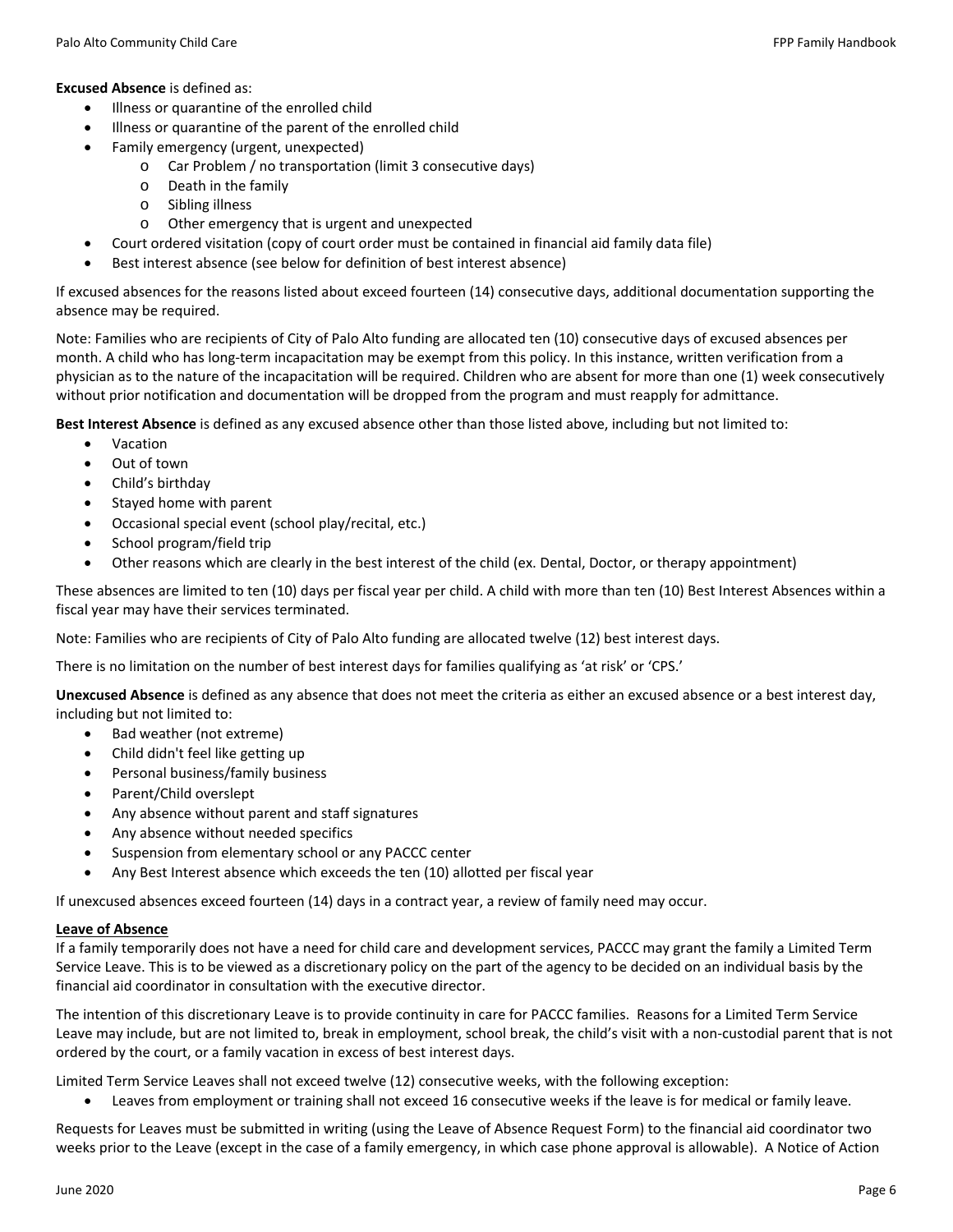documenting the approved Leave will be provided by the financial aid coordinator to acknowledge that the leave is active. Without a Leave of Absence Request Form and a Notice of Action, a leave will not be acknowledged or honored. Any action by a parent or family member to take an unauthorized and undocumented leave, or claim a verbal agreement for leaves, may result in termination from the financial program.

Leaves will not be granted retroactively.

## **Termination of Child Care Services**

Child care services can be terminated for the following reasons:

- No longer meeting eligibility and/or need requirements
- Continual non‐notification regarding absences OR when a family is absent from care without verbal or written communication for more than ten (10) days.
- Excessive absenteeism, or over use of allowable absences
- If family fees are not paid according to policy (see Payment of Family Fees section)
- Failure to report changes in income, employment, training, incapacity, hours services are needed, family size, or any other changes that may affect family eligibility within require timelines.
- When fraud and/or abuse of any policies or procedures are evident
- Falsification of documentation affecting eligibility or need for care. If it is determined that any information was falsified during the two years previous to re‐certification, funding will cease immediately.
- When parent/guardian does not appear for re-certification appointment, and/or does not provide the eligibility documentation requested.
- Funding from the state or city is terminated or reduced.
- If parents/guardians are late when picking up their child(ren) four (4) times in a contract year.
- If your child endangers the health or safety of children or staff; continuously refuses to follow acceptable rules of behavior; habitually uses profanity, vulgarity or obscenities; possesses or uses illegal substances or possesses drug paraphernalia or weapons; steals or damages school or private property; leaves the child care premises without permission.
- If the behavior of the parent(s)/guardian is inappropriate or abusive toward staff or children, or if the parent(s)/guardian continually does not follow PACCC policy as outlined in this Handbook.
- Child care program cannot meet the needs of the child
- When the child has completed the summer after fifth 5th grade.

A parent guardian may request a hearing in accordance with Appeal Procedures if there is a disagreement over a termination decision made by the Financial Aid Coordinator.

## **Fraud Policy**

Intentional misrepresentation or providing false or inaccurate information for the purposes of securing services that the family is not entitled to is considered fraud. Fraud is grounds for immediate termination from the program. Examples of fraud include, but are not limited to:

- Failure to report the actual number of family members living in the household;
- Failure to report the actual gross income for the family;
- Submitting falsified documentation of income, employment, or vocational training days, hours, progress, etc.
- Falsifying attendance records

## **Summer Care (School‐Age Children Only)**

Each year, around February, parents/guardians of school‐age children will receive information from the financial aid coordinator to understand the options for summer care. After parents have chosen the PACCC camp(s) their children will attend by submitting a summer contract, the financial aid coordinator will issue a letter confirming the enrollment and any changes to schedule and/or family fee.

## **STAFF**

Each staff member meets or exceeds all qualifications as required by the State of California. Staff names and qualifications may be obtained from the director upon request.

PACCC promotes and encourages the continuing education and training of every employee. Training provided includes health topics, discipline, special needs, professional development and curriculum development, just to name a few. All staff are required to complete, and bi‐annually renew, CPR and first aid training.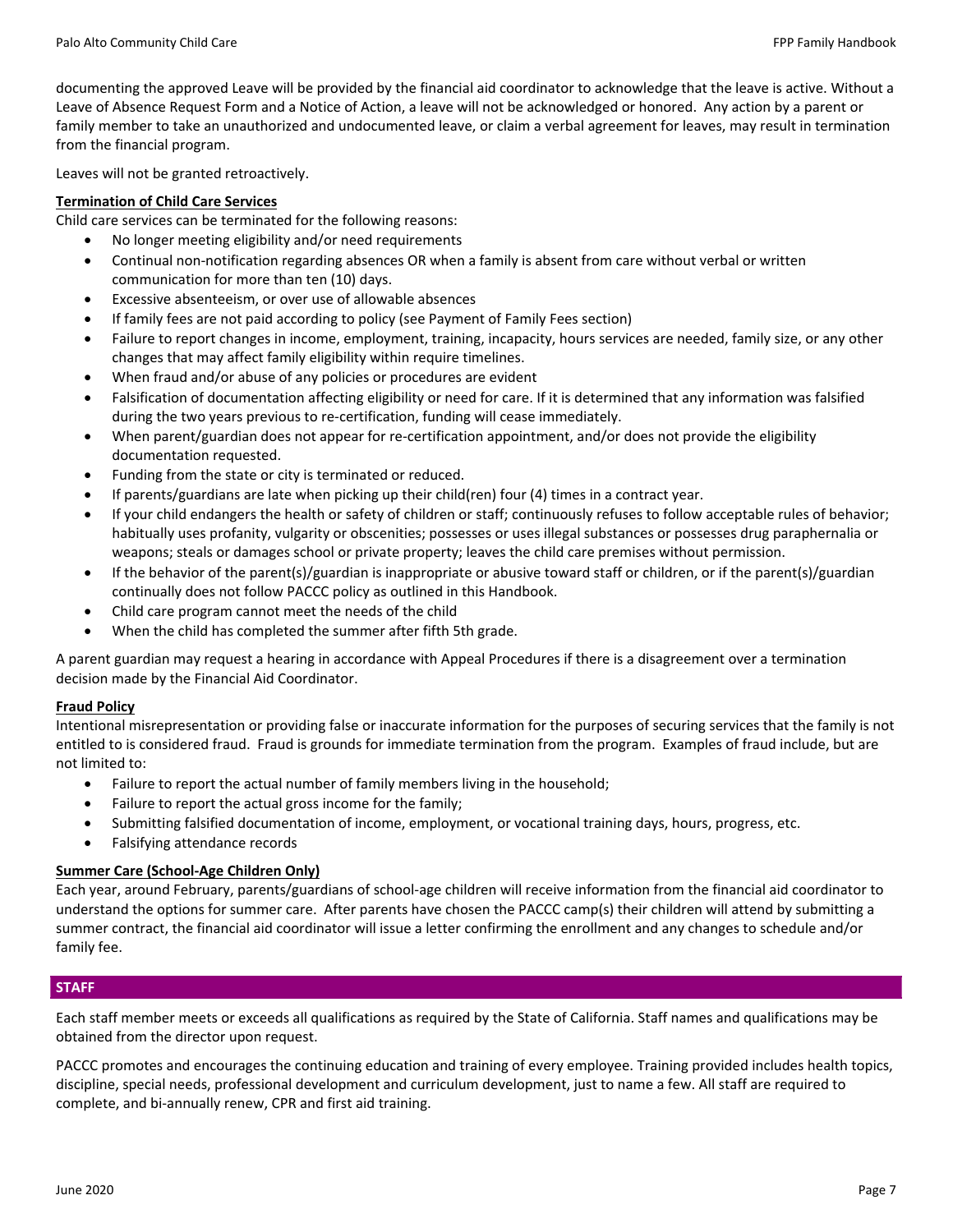## **Ratio**

PACCC programs provide ratios that promote high quality standards.

Infant/Toddler: 1:4 Preschool: 1:6 or 1:8, depending on the program After School Kids' Club: 1:10

If a teacher is pulled away from the group for any reason, PACCC ensures the appropriate staffing coverage to maintain licensing ratios.

## **CHILDREN AND YOUTH SERVED**

Children and families are served without regard to sex, sexual orientation, gender, ethnic group identification, race, ancestry, national origin, religion, color, or mental or physical need. PACCC programs operate without religious instruction or worship of any kind.

PACCC welcomes children who need special services or provisions. Many of our facilities are set up for non-ambulatory children. It's important to meet with your center director to discuss your child's needs and how we might best serve them in our program. PACCC understands the requirement of the Americans with Disabilities Act (ADA) and strives to make accommodations when possible. Periodically we use community resources to assist us in providing the best care to every child and family. We use the services of Children's Health Council, Family and Children's Services, Parents Place, and other consultants to provide parent training and staff training.

PACCC's Outreach Program and the Provider Connection provide trainings on different topics relating to those with special needs.

## **HOURS AND DAYS OF OPERATION**

For program hours please see page 21.

## **Holidays (child care is not available on these days)**

- Independence Day
- Labor Day
- Thanksgiving (Thursday and Friday)
- Winter Holiday (2‐3 days)
- New Year's (2‐3 days)
- Martin Luther King Day
- President's Day
- Memorial Day

All PACCC centers are also closed three additional days a year for staff in service/training. One month's notification of these dates will be given.

## **Holidays and Staff In‐Service Days (After School Kids' Clubs Only)**

In most cases, After School Kids' Clubs are open from 7:30 a.m. to 6:00 p.m. on PAUSD school staff development days and breaks. Any child enrolled full‐time (has contracted care until 6:00 p.m.) on the day on which the holiday occurs is eligible to receive care during these hours at no extra cost (holiday care is calculated into full-time fees). A sign-up sheet will be posted in advance of the holiday. Your child must be signed up in order to receive care on that day.

All children not regularly enrolled full‐time on the day on which the school holiday occurs must sign up on the waiting list. In this case, holiday care has not been included in your fees and you will be charged the holiday rate for the day. Ask your director for the current rate.

All parents who have signed up on the waiting list will be notified in advance as to whether or not we will be able to provide care on the holiday. All children who receive holiday care will have been signed up on the waiting list. No drop-in care will be available.

Waiting list priority for holiday care is as follows:

- 1) Children who are regularly enrolled part‐time (contracted care until 2:30 p.m.) on the day on which the holiday occurs.
- 2) All other children will receive care on a first-come, first-served basis, according to the waiting list.

## **Emergency Closing**

In the event of an emergency closing that requires an evacuation, program staff will note the evacuation site on the door of the building. Families may also contact the PACCC office at (650) 493‐2361 for evacuation details. Please become familiar with your center's evacuation sites.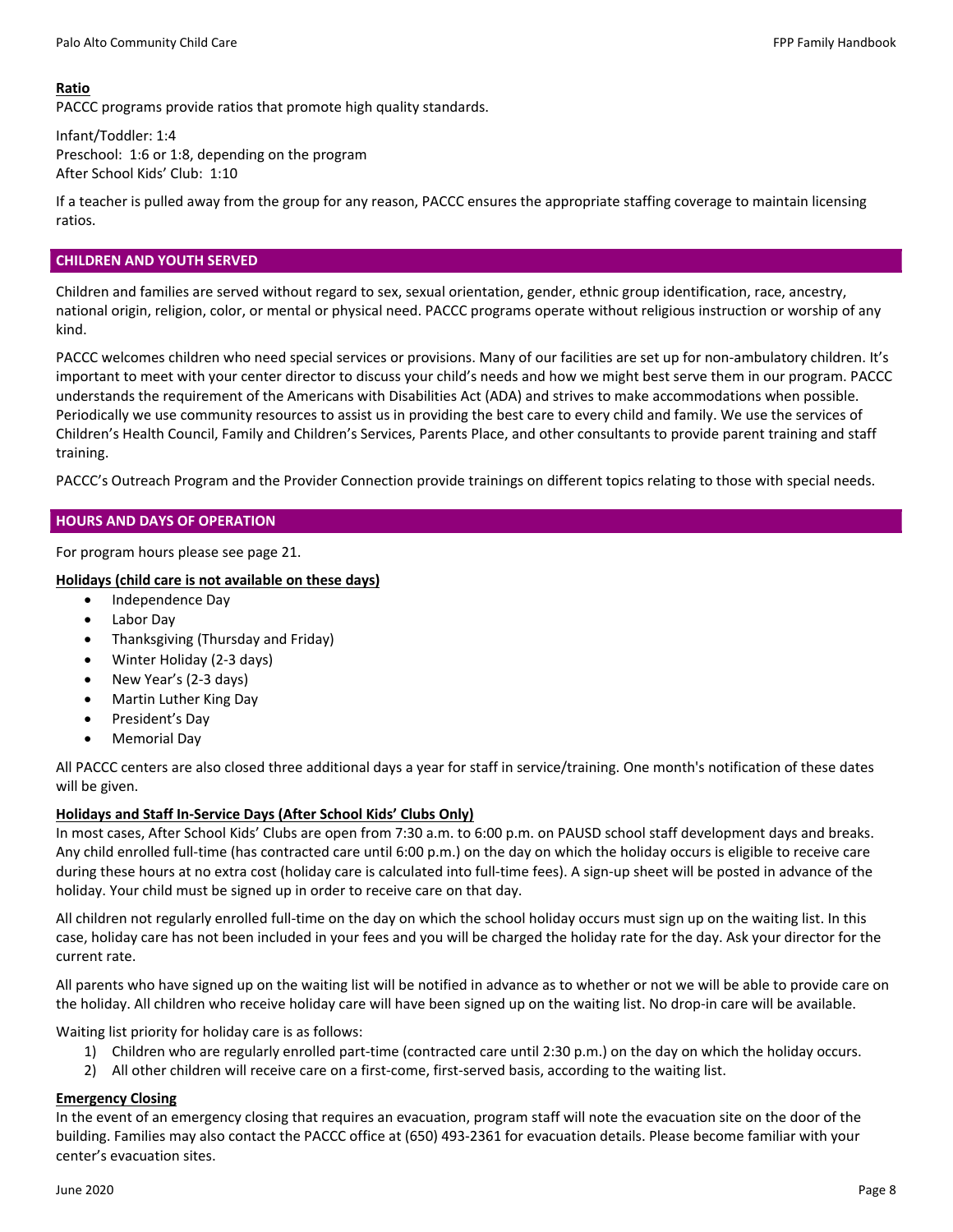## **CENTER ENROLLMENT FORMS**

## **Enrollment Forms**

The State of California requires that the following be on file at the center before your child can attend:

- 1) Identification and Emergency
- 2) Preadmission Health History
- 3) Parents Rights
- 4) Personal Rights
- 5) Physician's Report (infant‐toddler, preschool only)
- 6) Introduction of Child
- 7) Field Trip/Medical Consent
- 8) PACCC Contract
- 9) ADA Form (After School Kids' Clubs only)
- 10) Sunscreen Release
- 11) Photo Release
- 12) Immunizations (infant‐toddler, preschool only)
- 13) Needs & Services Plan (infant only)
- 14) Authorization for Inhaled medications, Epi pens and Diabetes

**NOTE**: All forms can be found on PACCC's website, www.paccc.org. The forms can be downloaded and saved, making it convenient when forms need to be updated.

## **NOTIFICATION OF CHANGES TO CHILD'S RECORDS**

The program must maintain current and accurate records in case of emergencies. Forms, including address, home and work telephone numbers, work location, names and contact information of authorized persons to pick up your child, and record of immunizations must be kept current at all times. **It is your responsibility to notify the director of any changes.** This is done for the safety of your child. If you transfer to another PACCC location, it is your responsibility to complete and update new forms. All forms can be found on PACCC's website www.paccc.org for easy updating.

The financial aid coordinator must have all contact information up to date in the family data file. It is important for parents/guardians to ensure the financial aid coordinator can successfully connect with parents for communication of pertinent information related to the Family Partnership Program.

## **MOVING FROM ONE PACCC PROGRAM TO ANOTHER**

Frequently, as children grow, families choose to stay within PACCC for child care services. Your center staff can help you learn about other PACCC programs and will be able to discuss with you how to prepare for the next transition. In addition, families may choose to transfer to another PACCC program for other reasons. Please contact the financial aid coordinator to discuss moving to another program.

## **Transfer of Enrollment Forms**

If your child is moving from one **After School Kids' Club** to another within the same school year, the paperwork in your child's current center file may be transferred to the new program. You will be asked to ensure that all information is accurate and up to date.

Due to the nature of the required paperwork and tremendous changes in development, if your child is moving within the **infant‐ toddler and preschool programs** you will be asked to complete all new forms for the transfer.

All required forms can be found on PACCC's website www.paccc.org and can be downloaded and saved. Doing this will save you time and effort if or when forms need to be updated.

All new forms are required in the following situations:

- When there are substantial changes in the information
- For movement within infant‐toddler and preschool programs
- When moving from a preschool program to an After School Kids' Club
- When attending a PACCC summer camp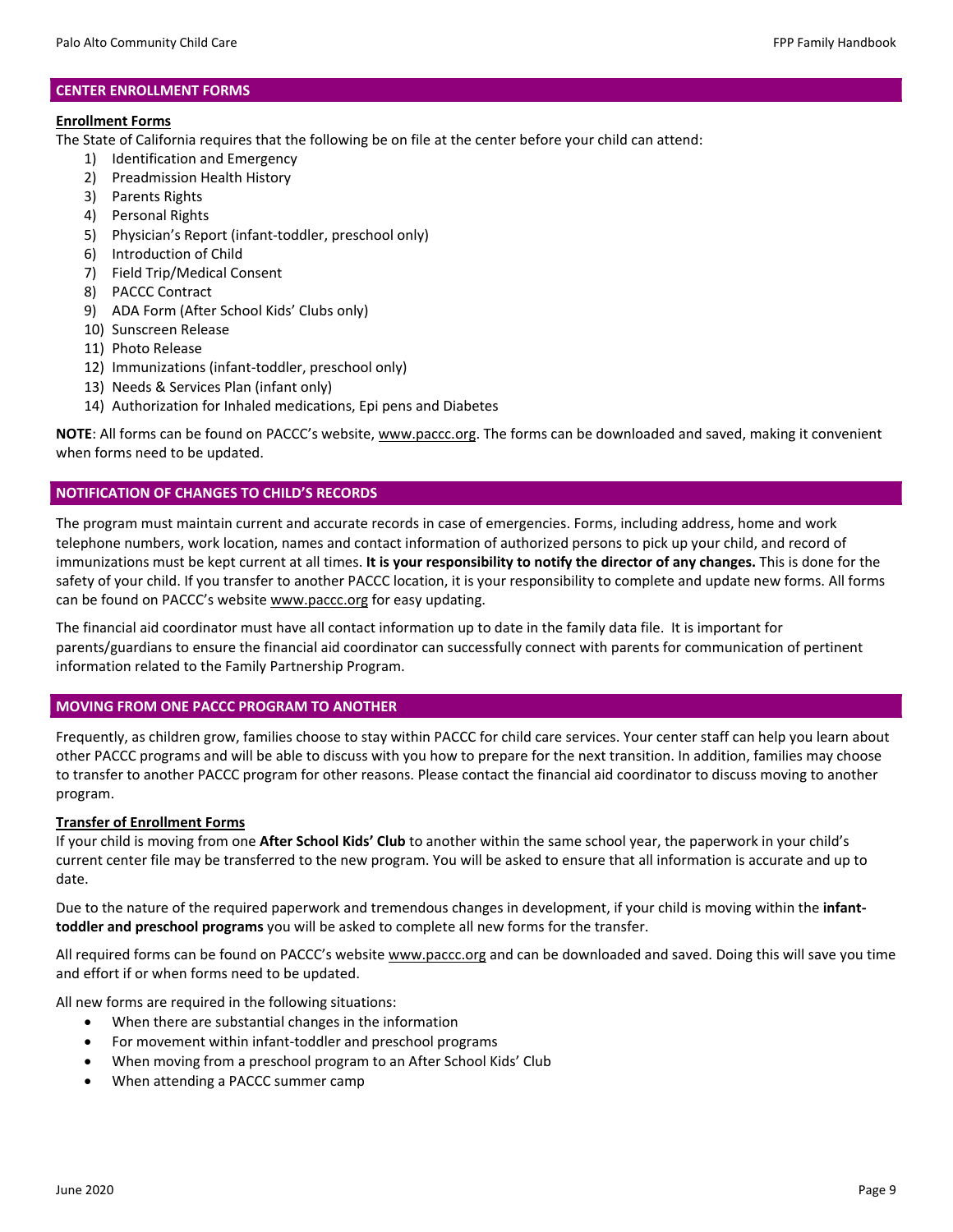#### **YOUR CHILD'S DAY**

PACCC programs offer children a variety of appropriate experiences throughout each day. Depending on the needs of the children they will be offered indoor play, outdoor play, social experiences, and arts and crafts, just to name a few. Please refer to newsletters and calendars for specific information.

Each PACCC program makes communication between program and family a priority. Through frequent verbal and written communication, families are informed of what to expect each day. Whether it's a field trip or a need for diaper supplies, your program staff will notify you.

#### **Infant Charts**

In PACCC infant-toddler programs, parents and staff utilize an infant chart. The chart has spaces to list what your child ate, when they slept, and when diaper changes occurred. Please complete the chart upon arrival. This helps us determine what your child may need at any particular time. Also, write and communicate any special information for the day. You can count on us to do the same!

#### **Rest Time/Naps**

#### **Infant‐Toddler and Preschool**

All infant‐toddler and preschool programs offer children a nap time. For infants, we follow their individual routine. Toddlers and preschoolers usually nap at the same time each day. Please discuss with your director any necessary items to bring for your child.

Infants under the age of 1 year will always be placed on their backs to sleep. If your infant under 1 year of age needs to be placed on their stomach for sleep due to medical reasons, a physician's authorization will be required.

#### **After School Kids' Club**

At the beginning of the school year a 20‐30 minute quiet time is offered after lunch to Kinders. We read books or listen to quiet music. We do not expect the children to sleep, just to rest quietly. This time is necessary for energetic participation in the program.

## **Homework (After School Kids' Club Only)**

After p.m. snack, Monday through Thursday, After School Kids' Clubs have a 45‐minute to 1 hour homework time. Children with homework are encouraged to work on it. There is always staff available to help and encourage the children. If a child does not have homework or is too young for homework, they may either read silently or listen to a teacher read. If you would like your child to do their homework at the program, please let us know.

#### **Optional Services**

At different times of the year, some programs offer classes such as dance, soccer and gymnastics for an additional fee. The option for participation is left open to each family.

#### **DAILY PREPARATION**

#### **Clothing**

Our programs offer lots of fun and play! For this reason we request that you dress your child comfortably and in clothing that may get dirty. We suggest that extra clothing be kept on hand at the program and it be labeled. Check with your center director what is necessary for your program.

#### **Diapers**

Each infant‐toddler program has its own practice regarding diapers. Some provide disposable diapers for an additional fee, while others ask the parents to do this. Please see your center director for specific information.

For those families providing diapers, we will accept disposable or cloth diapers.

#### **Bottles**

At the infant-toddler programs families provide formula or breast milk. Formula must be provided in the original, factory-sealed container only; bottles made at home are accepted but can only be used for the day it arrives. Bottles must be dated and labeled with child's name.

Please keep your child's teachers up to date on progress or your desire to transition your child from a bottle to a cup. PACCC staff can help identify strategies to assist you.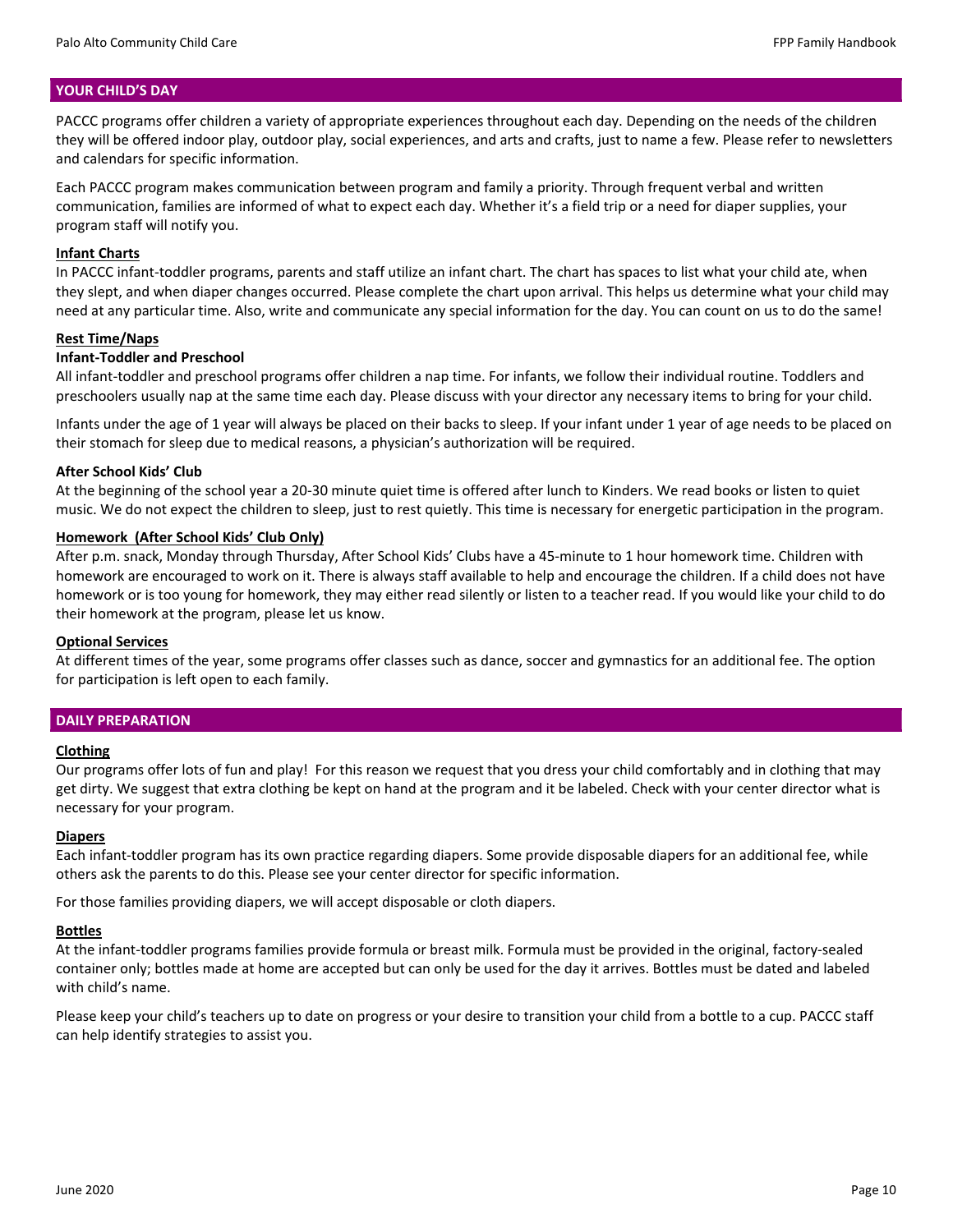#### **PERSONAL PROPERTY**

PACCC programs are not responsible for any personal belongings brought to the program. If your child is bringing personal items to the program, please be sure to label items.

Some items are necessary for your child's comfort during the day, including nap time. Please consult with your program staff regarding necessary items and how they are cared for.

Children need to be aware that toys from home may get broken at the center. PACCC programs are not responsible for toys that break, get lost or are stolen. If toys cause a problem, children will be asked to keep them in their cubbies. Weapons, including toy weapons, are not allowed at our programs. Electronics are prohibited at the After School Kids' Clubs.

#### **"MISSING CHILD" PROCEDURE (AFTER SCHOOL KIDS' CLUB ONLY)**

There are several procedures in place to ensure the safety of children in our care. We want you to be aware of what we do to keep track of your children.

Children will be required to come to the sign‐in teacher to be checked in on the sign‐in sheets upon arrival. Each time we finish signing all children in, we follow this order of checking for children that are not accounted for, according to their contracted schedule:

- 1) Check the parent notebook, staff notebook, email and voicemail for any messages.
- 2) Call the school office to find out if the child went home sick or to an appointment.
- 3) Do a search of the school grounds, talk to the classroom teacher and ask other children if they know the whereabouts of the child in question.
- 4) Call parent(s) at home and at work. We will leave messages.
- 5) Call authorities if we were not able to gather **any** information about the child's whereabouts.

\*\*We do not rely solely on the word of a child. We always check with the parent(s) for verification of the child's whereabouts, so please communicate with us whenever your child will be absent.

Other attendance checks occur during the day, as follows:

- At approximately 3:30pm when we gather for group time.
- At approximately 5:30pm when we come in from outside.

#### **ARRIVALS AND DEPARTURES**

#### **Sign‐In/Out**

It is a Licensing requirement that each child must be signed in and out by a parent or authorized parent representative every day in the Sign‐In/Out books located in the Parent Center. The time and a full, legal signature are required. The financial aid coordinator audits all Sign-In/Out documents to verify child care attendance is within the agreed upon schedule and to track absences.

Children will be released only to individuals authorized on the child's Identification and Emergency Information form. Any changes in persons authorized to pick up your child must be submitted to the center director **in writing** by the parent. **Due to licensing regulations, a parent signature is required for changes. Phone and/or email authorization will not be accepted.**

Program staff will check the photo ID of any newly authorized individuals. In addition, it is our responsibility to ensure the safe exit of every child. Should the adult picking up a child appear inebriated or acting in an erratic behavior, staff will attempt to delay departure and call another authorized person to pick up the child. If the child is taken by the authorized person staff will immediately report the incident to the police and/or other parent.

Families with circumstances related to custody issues may speak with the center director about parental pick up. **Please note that court orders are required if there is a request to disallow a parent to take a child from the center.** PACCC staff will follow the requirements of provided court orders.

#### **After School Kids' Club**

If your child is to be involved in after‐school activities (i.e., soccer, music, dance, Scouts, etc.) that are not a function of our program, we will need a signed letter of permission from you to release your child (see your center director for a release form). Once your child is released from our program, we are no longer responsible for them until they return to us from the activity. Your child must be signed back in to the program at the agreed upon time. This policy applies even if the activity is on the school campus. If you would like staff to sign your child out to walk or ride their bike home, please fill out the release form. Please discuss this kind of decision with your child to make sure they are comfortable. We do not recommend this for children younger than fourth grade.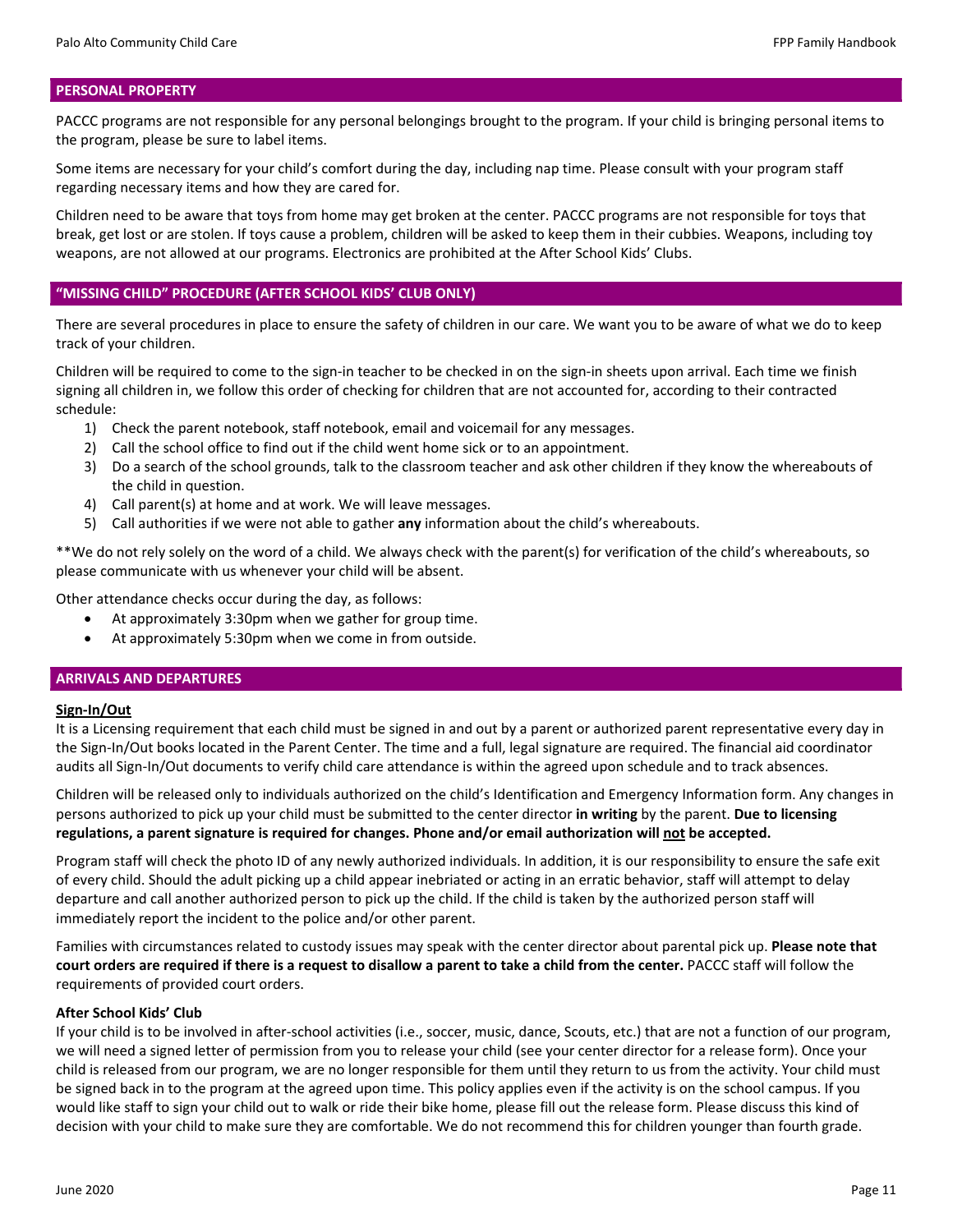Program staff will sign your child in each day after school. On full days, the parent or authorized parent representative is responsible for signing your child in as well as out.

Please see page 8 for our procedure if a child does not arrive at the program after school.

#### **Procedure When Child is Not Picked Up**

If a child has not been picked up by closing time, the program staff will try to contact the parent(s) and/or authorized persons. If the child is still in our care one hour past closing time, the program staff will exhaust all possible sources and then contact the police department. The police department will determine if shelter care is necessary. Staff will post a notice on the center door with the phone number of the precinct and will continue to try to reach the parent(s). See page 6 for our late pick up fee policy.

#### **FIELD TRIPS**

#### **Infant‐Toddler and Preschool**

Planned field trips are infrequent in PACCC's infant‐toddler and preschool programs. When they are planned, in order for them to be successful, we may ask families to help transport and chaperone children. We will give you advance notice of upcoming field trips. Sometimes a program will take an impromptu walk to a nearby park or around the neighborhood. A sign is posted of the destination of the walk if all staff and children are vacating the program location.

## **After School Kids' Club**

PACCC's After School Kids' Clubs plan field trips as often as possible. They will usually occur during school breaks. Transportation will be provided by contracted, professional bus drivers. We also take walking trips to nearby places. Parents will always be informed in advance of a field trip. There is usually no extra cost for field trips. Please read all center communication for field trip information.

## **SMOKING**

Smoking is prohibited in and around all PACCC program locations per Palo Alto ordinance 9.14.

## **BUILDING SECURITY AND PARKING**

PACCC programs are easily accessible with parking nearby. Please ask your center director for specific information on entering the facility (some programs have gates locked during certain hours) and if there are any restrictions on parking.

In addition, to ensure a healthy environment for the staff and children, please refrain from leaving your vehicle idling while inside the program.

## **ILLNESS AND COMMUNICABLE DISEASES**

PACCC's Health Policies and Procedures have been established to ensure the health and safety of each child. We realize that it is very difficult for working families to stay home with sick children, but for the health and well‐being of both your child and the other children, it is important that ill children have a chance to recover before returning to their program.

A quick health assessment will be done daily as your child enters the center. This is a licensing regulation (CDSS 101226.1) "for ensuring that children with obvious symptoms of illness including but not limited to fever or vomiting are not accepted." This regulation requires that the person bringing the child remains until the assessment is complete.

You are requested to notify the center any time your child is absent. If the absence is related to illness, please inform us of the symptoms and/or illness. Also, please notify the center of immunization updates as this information is mandated by our licensing agency and the Public Health Department.

For the protection of everyone, children with contagious conditions may not be present at the center. **If your child is present and exhibits excludable symptoms, you will be asked to pick up your child within one hour.** During this time, your child will be safely isolated from well children. The following list of excludable symptoms was developed with guidelines from the Center For Disease Control and American Academy of Pediatrics. It is also noted when your child may return to the center following an illness. To ensure the best health for your child and others, please cooperate with this policy at the same level you would expect from other parents.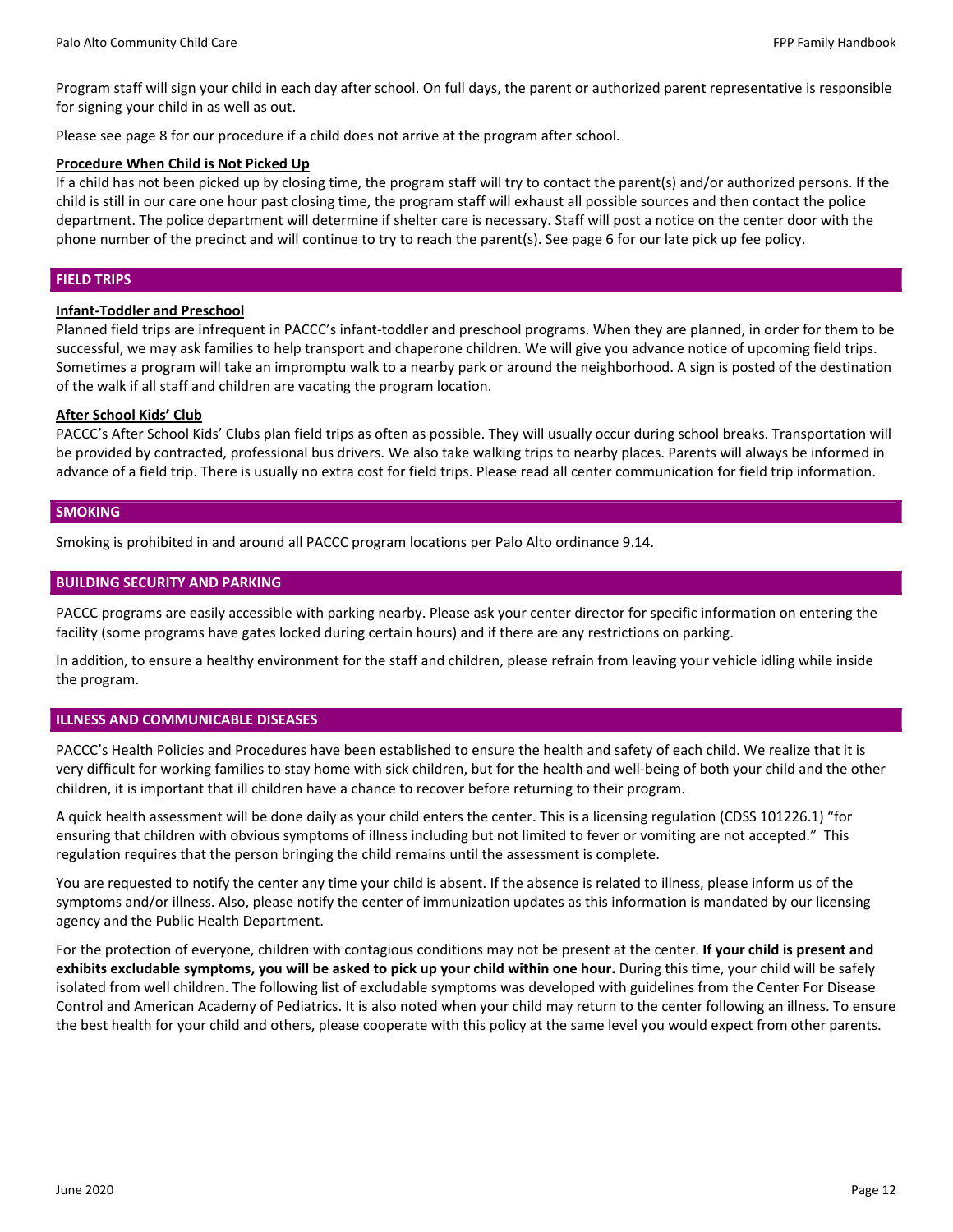|                    | Child Will be Excluded                                                                                                                                                                                         | <b>Child Can Return</b>                                                                                             |
|--------------------|----------------------------------------------------------------------------------------------------------------------------------------------------------------------------------------------------------------|---------------------------------------------------------------------------------------------------------------------|
| Fever              | with a temperature at or above 101 degrees by any method.                                                                                                                                                      | when temperature is below 101 degrees by any<br>method without medication or normal for that child<br>for 24 hours. |
| <b>Diarrhea</b>    | with three or more unexplained diarrhea stools (loose,<br>watery, or mucus filled) in a day. An attempt will be made to<br>provide parents with an informational call after the second<br>episode of diarrhea. | when diarrhea has not occurred for 24 hours without<br>medication.                                                  |
| <b>Vomiting</b>    | when vomiting occurs and lacks a clear reason (i.e., too many when vomiting has not occurred for 24 hours.<br>rounds on the tire swing).                                                                       |                                                                                                                     |
| <b>Skin Rash</b>   | with any generalized skin rash until determined to be non-<br>contagious.<br>with any skin rash with fever, drainage or behavior change.                                                                       | when skin rash is diagnosed as non-contagious AND<br>accompanied by a doctor's note.                                |
| <b>Pink Eye</b>    | with conjunctivitis which is characterized by eye drainage<br>that is yellow or greenish in color that returns soon after<br>being removed.                                                                    | when eye drainage is no longer evident. Typically<br>after 2 - 3 doses of medication drainage will<br>disappear.    |
| <b>Mouth Sores</b> | with any mouth sores (in or around the mouth) until<br>determined to be non-contagious.                                                                                                                        | when mouth sores are diagnosed as non-contagious<br>AND accompanied by a doctor's note.                             |
| <b>Head Lice</b>   | with evidence of live lice. Please ask center staff for<br>information about treating head lice.                                                                                                               | when there is no evidence of live lice.                                                                             |

## **Child Feels Too Poorly to Participate in Normal Center Activities**

Every effort is made to address each family's unique needs within the limits of our resources.

A child made irritable by illness or injury is not only uncomfortable but also takes an inordinate portion of attention from staff, thus decreasing our ability to care for other children.

## **A child can return when they can fully participate in normal center activities.**

If your child develops symptoms of infectious illness, as previously described, during their day you will be asked to pick up the child within one hour. We strongly encourage a visit to the doctor for a diagnosis and any information that can be shared with center staff to ensure the health of your child and others.

The exclusion and return of an ill or injured child will be at the discretion of the center staff. Their decision will be based on current medical information and health policies.

Sharing of information related to your child's health is important to the quality of care we provide you and your child as well as the other children. We will notify families of exposure to any communicable disease. PACCC staff are prohibited from sharing confidential health information and will only share general exposure information. Our goal is to keep the children healthy and we appreciate your support of these policies.

## **After School Kids' Club**

If your child is absent from school due to illness, they may not attend Kids' Club. Please call and notify the staff of the absence.

## **Immunizations (Infant‐Toddler and Preschool Only)**

All children must be up‐to‐date on their immunizations and cannot be admitted to the program without proper immunization documentation. If a child is not immunized due to medical reasons, proper documentation must be provided in order to admit the child into the child care program. This includes a doctor's note, signed by a licensed physician, which includes the following information:

- That the physical condition or medical circumstances of the child are such that the required immunization(s) is not indicated
- Which vaccines are being exempted
- Whether the medical exemption is permanent or temporary
- The expiration date, if the exemption is temporary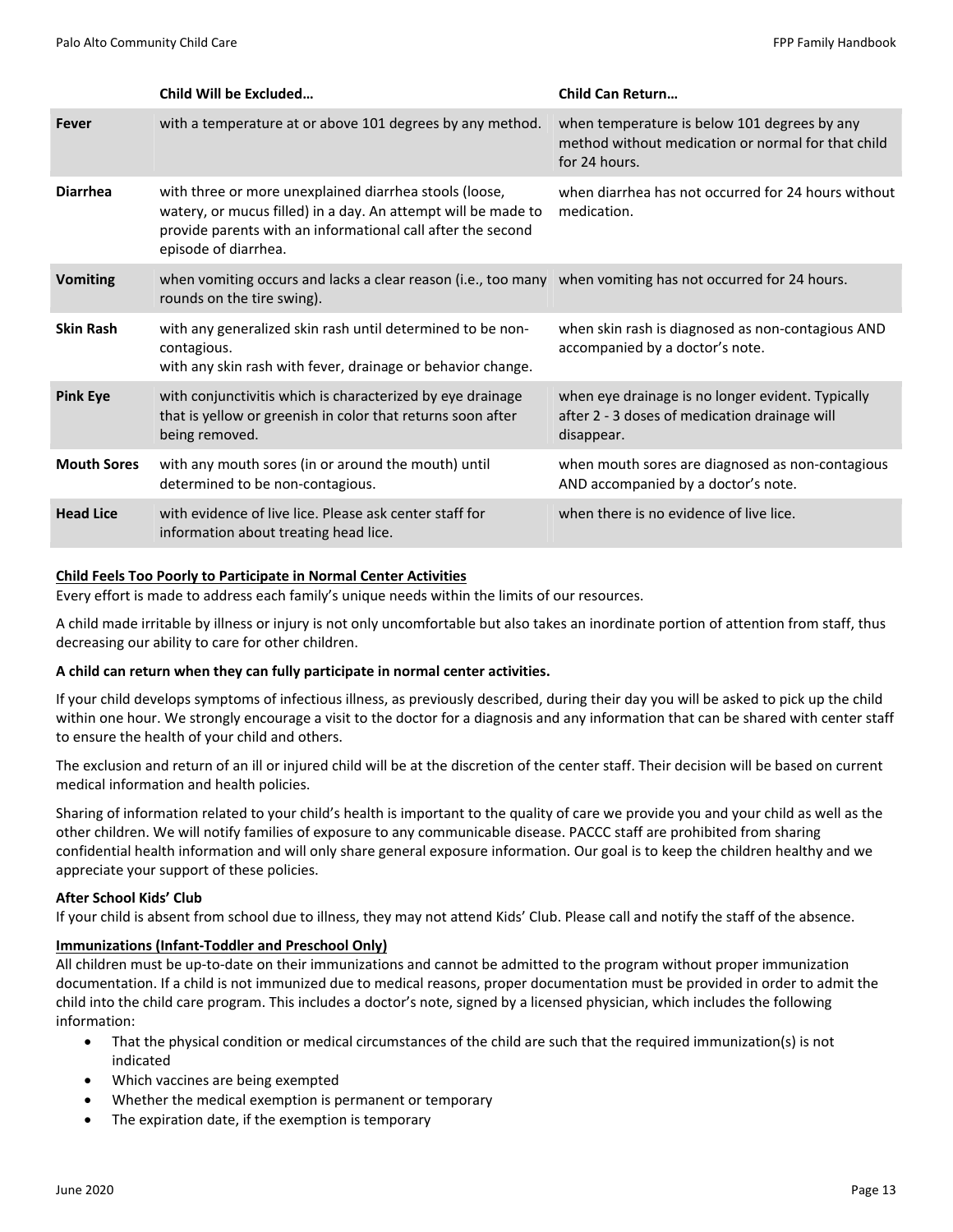If a child is not immunized as required for child care entry due to medical reasons, it may be necessary to exclude the child in the case of an outbreak of any one of the diseases protected by immunizations. Staff will follow the recommendations of the Public Health Department.

## **MEDICATION AND SPECIAL HEALTH NEEDS**

## **Medication**

Only prescription medication will be administered at PACCC programs. Medication must be in the **original** prescription bottle with your child's name on the bottle. For ALL medication, please:

- 1) fill out a Medication Release form for the duration for which the medication will be given. These release forms may be found in the parent area, or ask a teacher.
- 2) sign the form.
- 3) give the form and the medication to a teacher.

**Note:** Inhaled medications, Epi pens and Diabetes care require specific instruction from the parent/legal guardian and the child's physician. Please ask your Director for the appropriate forms for these medications.

If non-prescription medication (over-the-counter) is prescribed by your child's physician, it must be in the original container and accompanied by a note from the physician stating:

- the reason for the medication
- how long the medication should be given
- the exact times and dosage for the medication

Upon giving your child the medication, the staff person will log the dosage and time given on the medication release form. Please check the form to confirm that the medication was given.

All medication is stored and locked out of the reach of children.

## **Diaper Cream/Lotion Application (Infant‐Toddler and Preschool Only)**

In order for us to apply diaper cream, Vaseline or lotion to your child(ren), a Diaper Cream/Lotion Application Release form must be completed. Creams containing medicines (e.g., Lotrimin, calamine, Neosporin, hydrocortisone, etc.) **require** a physician's prescription and Medication Authorization form.

## **Allergies**

Upon enrollment, please notify your program staff of any allergies to food or medication or other food restrictions that your child has. Also, please write the allergies in the appropriate boxes on the enrollment forms. These forms are kept in your child's file and our emergency book. The allergies will be posted in the appropriate area in each program. We will make every effort to work with you and your child to accommodate special dietary needs. If allergies or food restrictions are severe, we may ask you to provide supplemental food items.

## **Chronic Health Condition**

If a child has a chronic health condition that must be monitored, parents must notify staff upon enrollment to ensure that the child's needs are met. This may be necessary for children with conditions such as asthma, heart conditions, Diabetes, ADD, ADHD, etc.

## **HEALTH AND SOCIAL SERVICES**

Our program offers a health and social service component for all families. If your family has health and/or social service needs, we encourage you to discuss those needs with the program director or financial aid coordinator. The center or financial aid coordinator will provide you with referrals to appropriate community agencies, based on your specific needs, and will follow up with you to ensure that your families' needs have been met.

## **ACCIDENTS AND EMERGENCY PROCEDURES**

## **Accidents and Injuries**

If your child is injured at a PACCC program, the staff will give the appropriate first aid for the injury. If the injury is serious and requires a physician's or dentist's attendance, the parent(s) or authorized persons will be notified immediately. If no one designated for emergency contact is available, we will call 911. If you will be away from your usual contact phone, please be sure to leave a phone number where you may be reached. If transportation by emergency services is required, a staff member will accompany the child, whenever possible. Staff are not allowed to transport children.

All minor accidents are documented and parents are notified either verbally or in writing. Please ask your center director how this information is typically communicated at your center.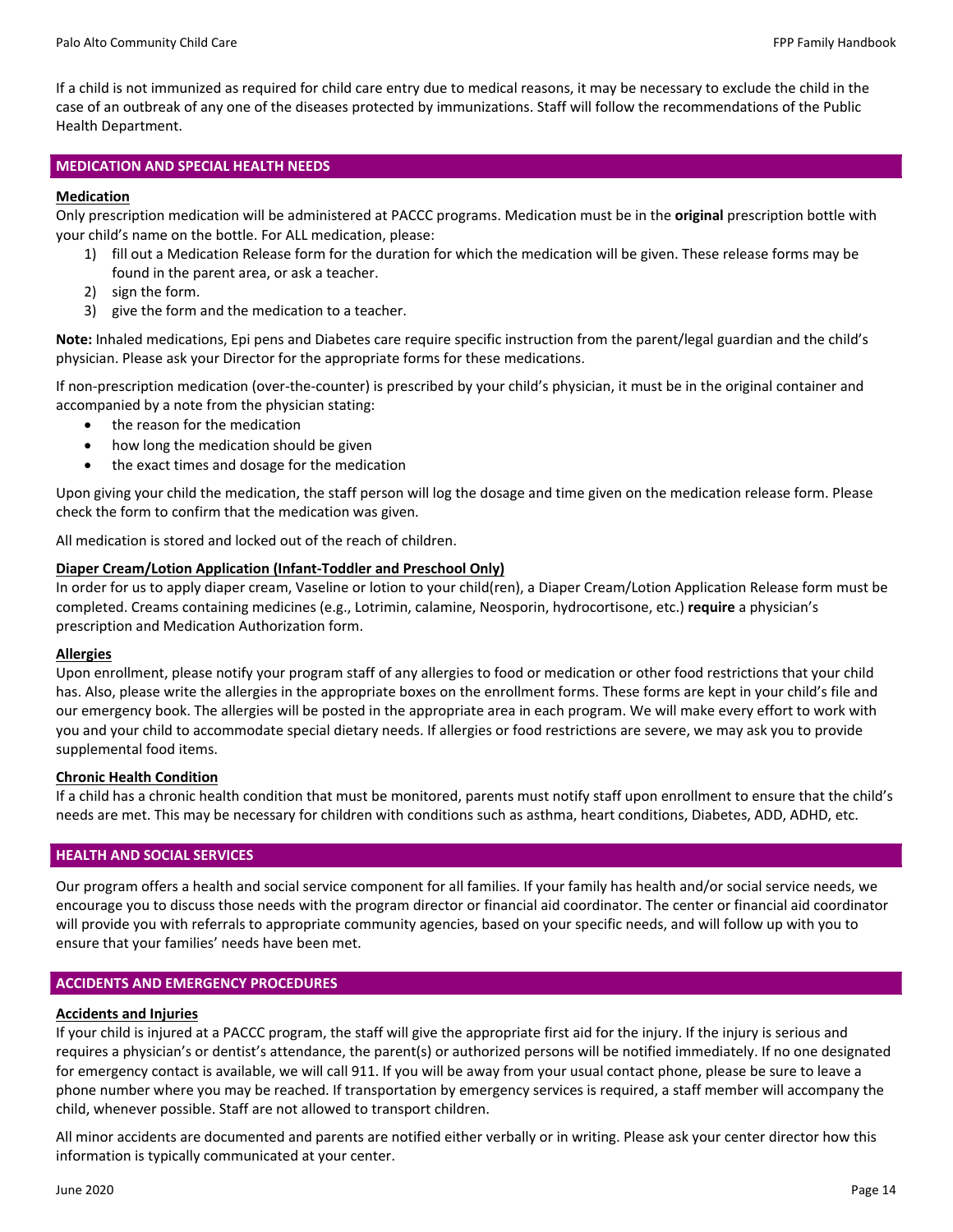Staff may contact a parent or other legal guardian to notify of an injury that may not require immediate medical attention. This is to ensure the safety of the child and give the parent the opportunity to seek medical attention immediately, if desired.

All PACCC staff are CPR certified and first aid trained.

## **Update of Emergency Information**

To effectively meet the needs of the children, all information on the emergency forms must be kept current. It is the responsibility of parent(s) to inform the program of changes in the following information:

- Home address and phone numbers of parent(s)/guardian(s)
- Work place or school phone numbers
- Name, address and phone number of child's physician
- Person(s) authorized to pick up the child
- Person(s) to contact in a medical emergency if parent is not reachable

## **DISASTER EMERGENCY PROCEDURES**

Each PACCC program has a Disaster Plan in the case of earthquake or fire. A copy of this disaster plan is in the center office for your information. Each program also maintains an "Earthquake Box." The box contains a 72‐hour supply of food, water, blankets, flashlights, and other emergency supplies for the children and staff if an earthquake or other disaster should occur.

If an earthquake or other disaster leaves a program uninhabitable, we will relocate to another safe location. Each program has a designated primary and secondary evacuation site. The program staff will post a note on the outside door of the center as to the location. No child will be dismissed from the program unless a parent (or individual previously designated by a parent) comes for them.

The staff conducts routine earthquake and fire drills with the children to help prepare them for an emergency situation.

Here are a few things to remember to assist with our response in an emergency:

- No child will be allowed to leave with another person, even a relative or babysitter, unless that particular person is listed on the child's emergency form. With this in mind, it is important that you keep your child's emergency form updated as needed.
- All parents or designated persons who come to pick up children must sign them out at the program or at the temporary relocation site.
- Please do not call the program. We must have the phone lines open for emergency calls.
- As soon as possible, come to the program to pick up your child and any others for whom you are the emergency form designee.
- Park on the streets or in an area that leaves the driveway and parking areas clear for emergency vehicles.

## **CHILD ABUSE REPORTING REQUIREMENTS**

All PACCC staff are considered mandated reporters and receive information and orientation upon hire to understand their responsibility in reporting suspected child abuse and neglect. They complete mandated report training every two years.

If an employee is suspected of misconduct the employee may be removed from the program to afford both the employee and the children protection until the allegations are fully investigated.

In all cases of suspected child abuse and neglect, PACCC will work with and follow all directives of Community Care Licensing and law officials.

## **TRANSPORTATION**

PACCC does not offer a transportation service. If transportation is required for After School Kids' Club off‐site activities, PACCC will contract with a licensed bus company.

At the infant‐toddler and preschool programs, occasional off‐site activities take place. In almost every case the families will be asked to volunteer to drive their own cars. Children under the age of eight (8) must be secured in a car seat or booster. Children under 8 who are 4'9" or taller may be secured by a safety belt in the back seat. A Volunteer Driver form must be completed for each driver. This form asks for proof of auto insurance and a copy of a valid driver license. PACCC staff may not drive children during these activities.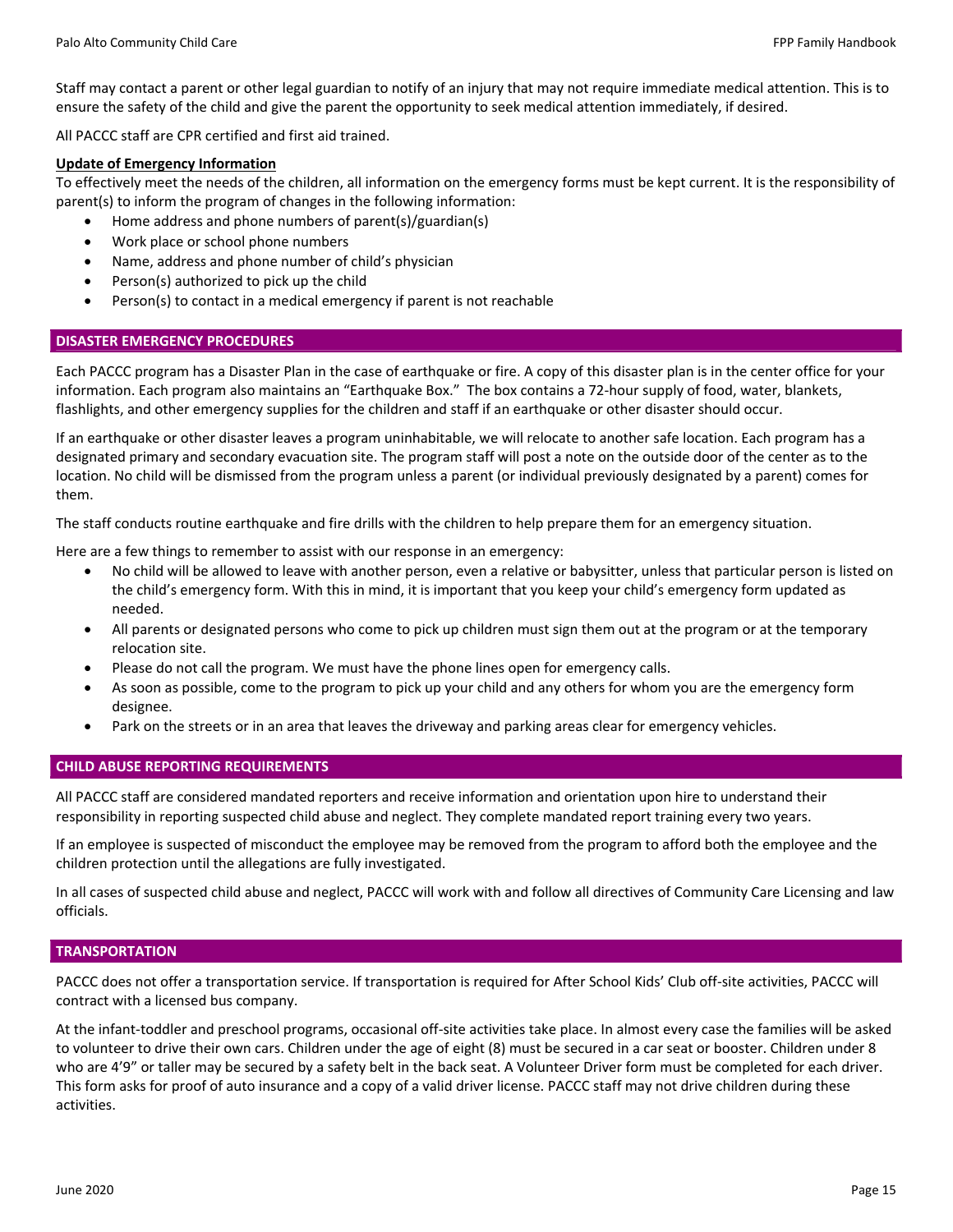## **OUTDOOR WEATHER SAFETY PROCEDURES**

#### **Sunscreen**

In order to protect your child from the sun, we ask that you apply sunscreen before arriving at the program. Teachers will re‐apply sunscreen as needed. In order for us to apply sunscreen you must complete a Permission to Apply Sunscreen form. Parents should supply their own sunscreen if a child has skin sensitivity or allergies. We spend a lot of time outside.

## **Outdoor Play**

Please make sure your children are dressed appropriately for the weather. Drinking water is always available. We also incorporate water into daily activities at most programs, especially on really hot days. Please provide extra clothes for this purpose.

## **MEALS, SNACKS AND NUTRITION**

All meals and snacks will be provided at no additional cost.

## **Infant‐Toddler and Preschool**

At all infant‐toddler and preschool programs a morning and afternoon snack consisting of at least two food groups, and a hot lunch are offered daily. Daily hot lunch consists of protein, grains, fruits, vegetables and milk. The lunch entrée is prepared by Taste Nutrition. The PACCC kitchen prepares fruits and vegetables and delivers lunch to the programs.

The menu for the week is posted in the parent area. We strive to provide child‐friendly, nutritionally balanced meals and snacks that children enjoy.

All meals are served and eaten "family style" to create a social environment which encourages children to try all foods and to promote independent eating skills. The teachers eat with the children to model tasting, eating skills and to encourage conversation. Toddlers are encouraged to ask for "more please." Preschool children are invited to "pass the fruit, please," help themselves to seconds, and to pour their own milk.

Food is never withheld or used as a reward or bribe.

At the infant-toddler programs families provide formula or breast milk. Formula must be provided in the original, factory-sealed container only. Bottles made at home are accepted but can only be used for the day it arrives and must be dated and labeled with child's name. The center also provides jarred baby food as infants become ready for solid food. Parents are responsible for keeping food charts updated. This allows caregivers to be consistent with the food your child receives at home. No new food, including milk, will be served to your child before it is introduced at home and authorized on the child's Needs and Services Plan.

## **After School Kids' Club**

## **Snacks**

PACCC is committed to providing healthy snacks in our programs. Snacks are provided by the center in the afternoon on regular school days and in the morning and afternoon on full days. Snack consists of at least two food groups and is served family style. Staff sit with the children at snack time to help promote and encourage conversation and good table manners. Snack is a fun time and children are encouraged to try "new" types of food. No child is ever excluded from snack for disciplinary reasons.

## **Lunch**

Lunch is a social time. Daily hot lunch consists of protein, grains, fruits, vegetables and milk. We always have water available.

## **Birthday Treat Guidelines**

Birthday celebrations are an important part of your child's experience in our programs. We emphasize birthdays as a celebration of the child as a unique person, rather than emphasizing a birthday treat. The following guidelines for acceptable birthday treats have been created to support our Healthy Food and Beverage Practices with Children. Please refer to them if you would like to bring food into our programs as part of celebrating your child's birthday. **All birthday treats must be planned in cooperation with program staff.** See your center director for additional guidelines that may apply at your particular program. Some programs prepare all birthday treats at the center and outside treats are not allowed.

List of recommended birthday treats (all treats must be **nut free**):

- Whole grain muffins
- Fresh fruits
- Low fat yogurt parfaits with fresh fruit and nut‐free low fat granola
- Banana bread
- Zucchini bread
- 100% fruit juice popsicles
- Share your healthy treat ideas with our staff

**Note**: Avoid high calorie/low nutrient density foods such as donuts, cupcakes, cake, cookies, candy, etc.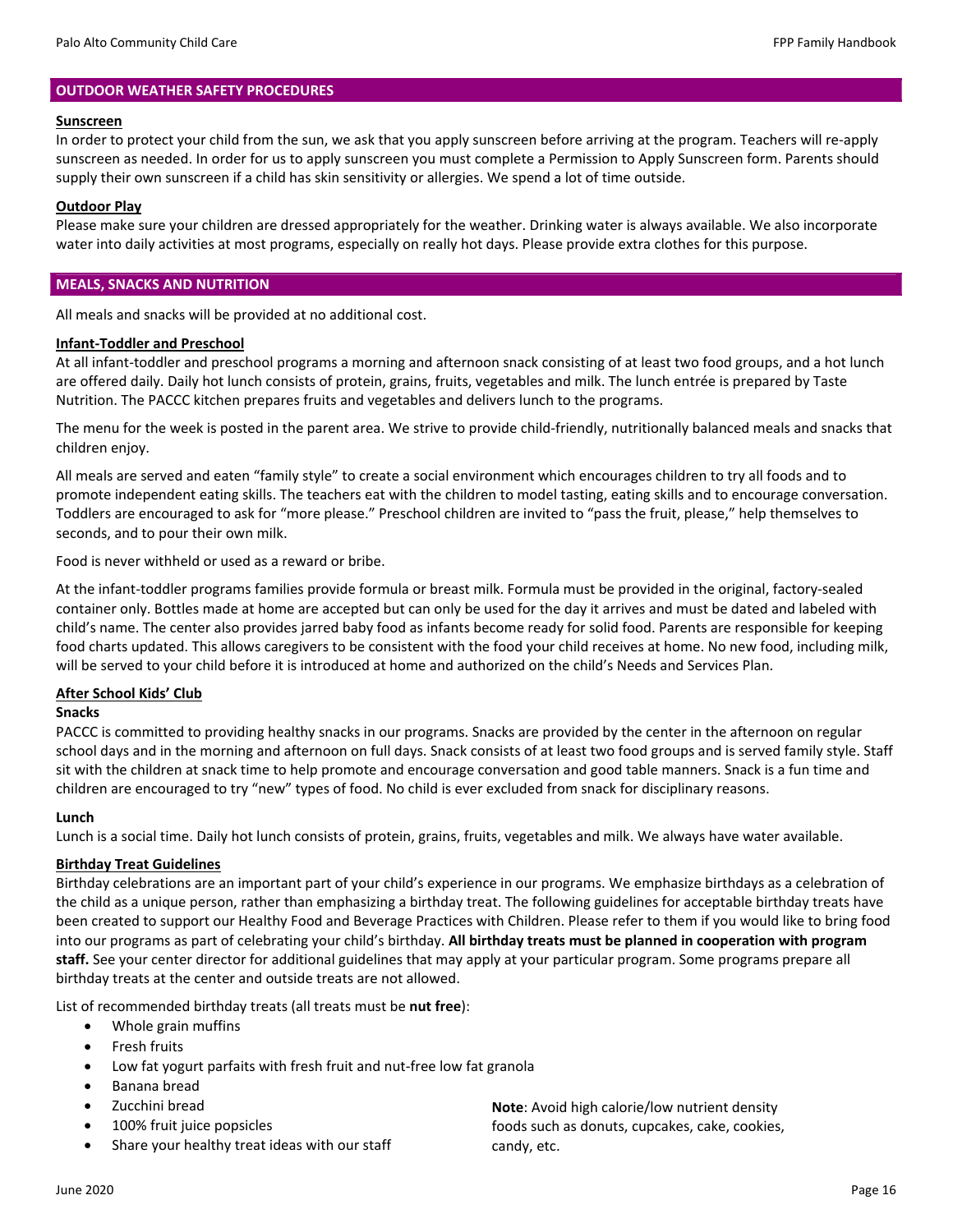## **GUIDANCE, DISCIPLINE AND BEHAVIOR MANAGEMENT**

#### **Infant‐Toddler and Preschool Programs**

Discipline is designed to promote the development of self‐direction, self‐control, and socially acceptable behavior. This is accomplished through respect for the individual child, a positive attitude, sensitivity, consistency, firmness, and conflict resolution techniques.

From the earliest age, a child's behavior is viewed from a developmental perspective. Appropriate behavior and expectations will differ with the developmental age and level of each child. Staff members recognize their responsibility to model the behavior expected, provide an appropriate environment and consistently set limits. Consistent limits are stated positively and refer to specific behavior rather than the child. Children are empowered by acknowledgment of feelings and being provided with alternatives. When one child's exploration conflicts with another person, we view it as a conflict resolution situation and apply a problem‐solving approach. As children are able, they are encouraged to be involved in the rules and solutions. Parent/staff conferences provide an opportunity to explore philosophy, expectations, family practices, and the child's ongoing development. In addition, staff is supported by professional community referrals, such as Children's Health Council, Family and Children Services and Parents Place.

## **After School Kids' Club**

Self‐esteem and successful social interaction are top priorities in terms of what we teach at the After School Kids' Clubs. We treat the children with love and respect and expect them to treat others (children and adults) in the same manner. There are several ways in which we foster these qualities.

Modeling is very important. Children are always watching and imitating what we do and say. Teachers talk to children in a calm, honest, concerned manner, whether it is about what they did on the weekend or about not teasing other children.

If rules are broken which affect the physical or emotional safety of the child or others, there is one warning given as well as a brief explanation of the rule. If the behavior persists, the child is removed from the situation to either collect their thoughts or find another activity. Praise is the most frequently used means of reinforcing good behavior. If the child's behavior interferes with the rights of others, but is not damaging, the child is then told when or where the behavior may be appropriate.

Children are encouraged to express their feelings and ideas with each other and also to "listen" to each other. This process often conveys the meaning of the situation better than an adult could. Behaviors that occur repeatedly will be discussed with the parent or guardian in an honest and non‐threatening manner. Since both parents and center staff are interested in the welfare of the child first, we need your support and would like to extend our support to you.

Other concepts we try to promote are excitement in learning, cooperation, truthfulness, consideration, and patience with themselves and others. We see discipline and guidance not as an end in itself, but as a process of helping children grow. If your child is currently having difficulty in some developmental or emotional area, please advise the staff upon enrollment or at any time during the year. The staff welcomes the opportunity to work with you on a plan for success for your child at the center.

In general, rules are made by staff and children. Discipline is designed to promote the development of self‐direction, self‐control and socially acceptable behavior. This is accomplished through sensitivity, consistency, fairness, and follow‐through.

## **All Programs**

Corporal punishment, including any form of physical punishment, psychological abuse, or coercion when disciplining a child, will never be used in PACCC programs. These prohibited practices include hitting, striking, shaming, making threats, rough handling, and physically forcing a child to perform an action (such as eating or cleaning up).

#### **Ongoing Challenging Behaviors**

It is our goal to limit or eliminate the use of suspension, expulsion and other exclusionary measures. If a child's ongoing challenging behavior must be addressed staff will assess the behavior to determine strategies to support the child. Staff will work with families and other professionals (including outside professional observations, with parental permission). An individualized plan will be developed and will include positive behavior support strategies.

If it becomes evident that a child's needs cannot be met in our program a conference will be set with the parent(s) and staff and goals for the child will be set with a reasonable probationary period. Withdrawal of service is a last resort only when physical or emotional safety is an issue. In the event a child's behavior continues to endanger the safety and well‐being of others participating in the program, PACCC reserves the right to discontinue service if the above steps have been followed and resolution cannot be reached.

Should exclusionary measures be taken, PACCC administration can offer assistance to the family to access alternative services.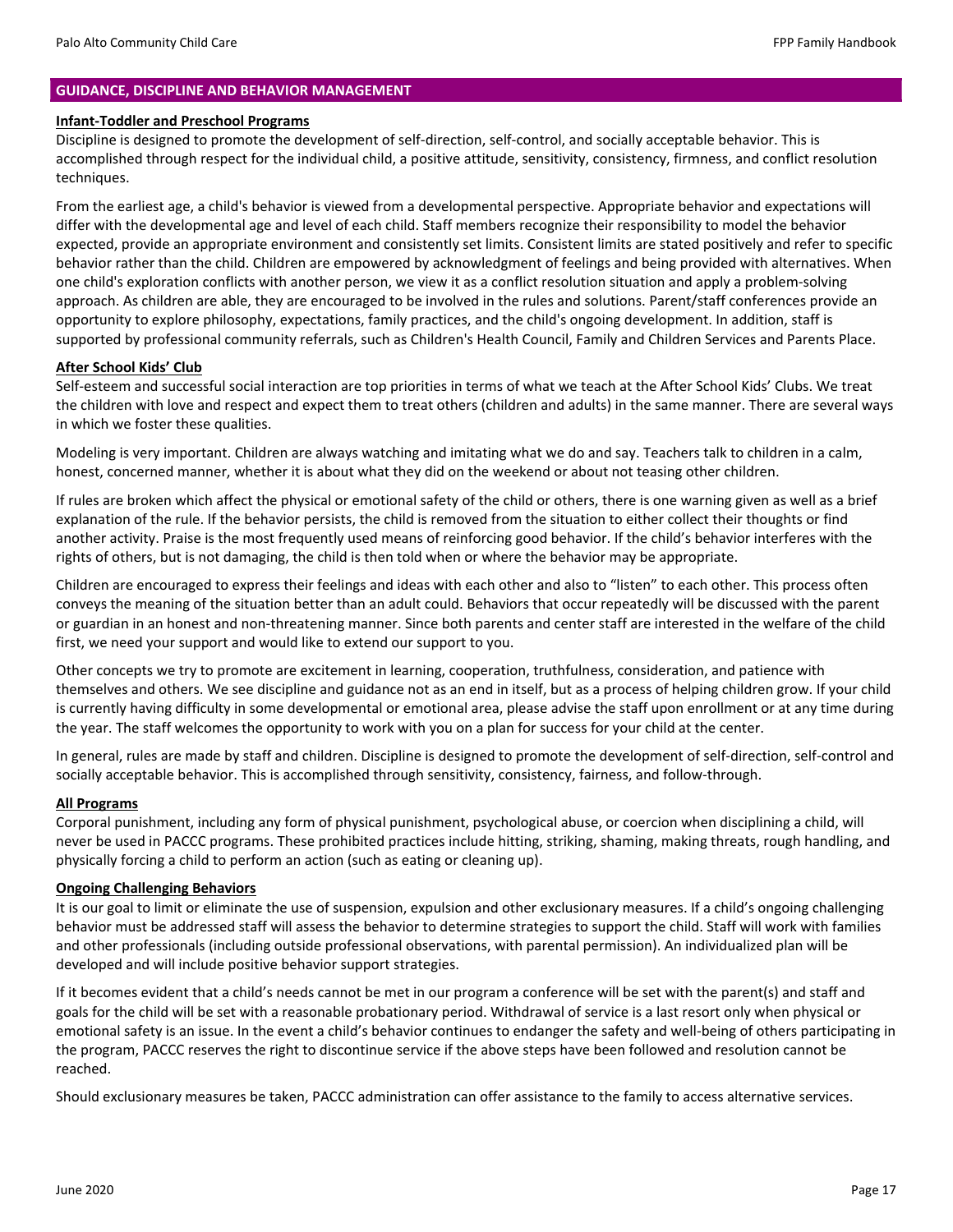**The Following Behaviors Are Not Acceptable** (and may be cause for suspension or immediate termination of child care services)

- Endangering the health and safety of children and staff.
- Continual refusal to follow acceptable rules of behavior.
- Habitual use of profanity, vulgarity, obscenity, racial or other offensive remarks.
- Possession or use of illegal substance or possession of drug paraphernalia or weapons.
- Theft or damage of school or private property.
- Leaving the premises without permission.
- After School Kids' Clubs: if your child is suspended from school they will not be able to attend Kids' Club on the days of suspension.

PACCC's Guidance, Discipline and Behavior Management Policies comply with federal and state civil rights laws.

## **CONFIDENTIALITY**

Personal and emergency information about your child will be kept on file at your center. This information, as well as conversations between parents and staff, will be held in confidence. Center staff have access to children's files as needed.

Only Community Care Licensing and Child Protective Services have the authority to interview children or staff, and inspect and audit child or facility records without prior consent. PACCC is required to make provisions for private interviews with any child(ren) or any staff member, and for the examination of all records relating to the operation of the facility. Community Care Licensing or Child Protective Services shall have the authority to observe the physical condition of the child(ren), including conditions which could indicate abuse, neglect or inappropriate placement, and to have a licensed medical professional examine the child(ren).

On occasion, staff are asked to provide information about a child with other relevant providers, agencies, or other programs. Staff will obtain written consent from the family prior to sharing any information.

Section 11166 of the Penal Code requires any child care employee to report any known or suspected instance of child abuse to a child protective agency.

## **RELEASE OF RECORDS**

On occasion parents request copies of forms kept in the child's file. When copies are requested, PACCC will follow this procedure:

- PACCC will provide copies of any educational forms for the parent(s) or legal guardian. Educational forms include, but are not limited to, any form kept in the child's file such as health, assessment, and emergency information.
- PACCC will provide copies of business forms only to the parent(s) who has contracted the care with PACCC. Business forms include contracts, billing information, attendance records.
- If copies of attendance records are requested, PACCC will provide up to one month of records unless otherwise required by a court order.

## **COMMUNICATION**

PACCC staff are committed to building lasting relationships with families. These relationships are based on trust, respect, acceptance, and appreciation of one another. We believe that the best way to build a relationship is through open and honest communication that is motivated by the common goal of meeting your child and family's needs and interests.

## **Daily Check‐In**

We feel that daily interaction with parents is the most valuable tool for a successful relationship. Please take time at the beginning of the day to communicate to your child's teacher any information or special needs that might help your child have a good day. Please communicate this to your child's teacher verbally, or write it in the parent communication log book at your child's center. If you have a message or concern that you prefer remain private, please let a teacher know, and we will pass the information on to the other staff discreetly. In turn, at pick‐up time, the staff will make an effort to communicate with you about your child's day.

We encourage you to pick up your child at least 15 minutes prior to closing time so that you have time to receive information about your child's day.

## **White Boards and Bulletin Boards**

Each program has display boards that will communicate a variety of information to you. Check these boards each day for information about the day's activities, the children's experiences, and special events. These boards keep monthly calendars of special events, news flashes, and parent reminders.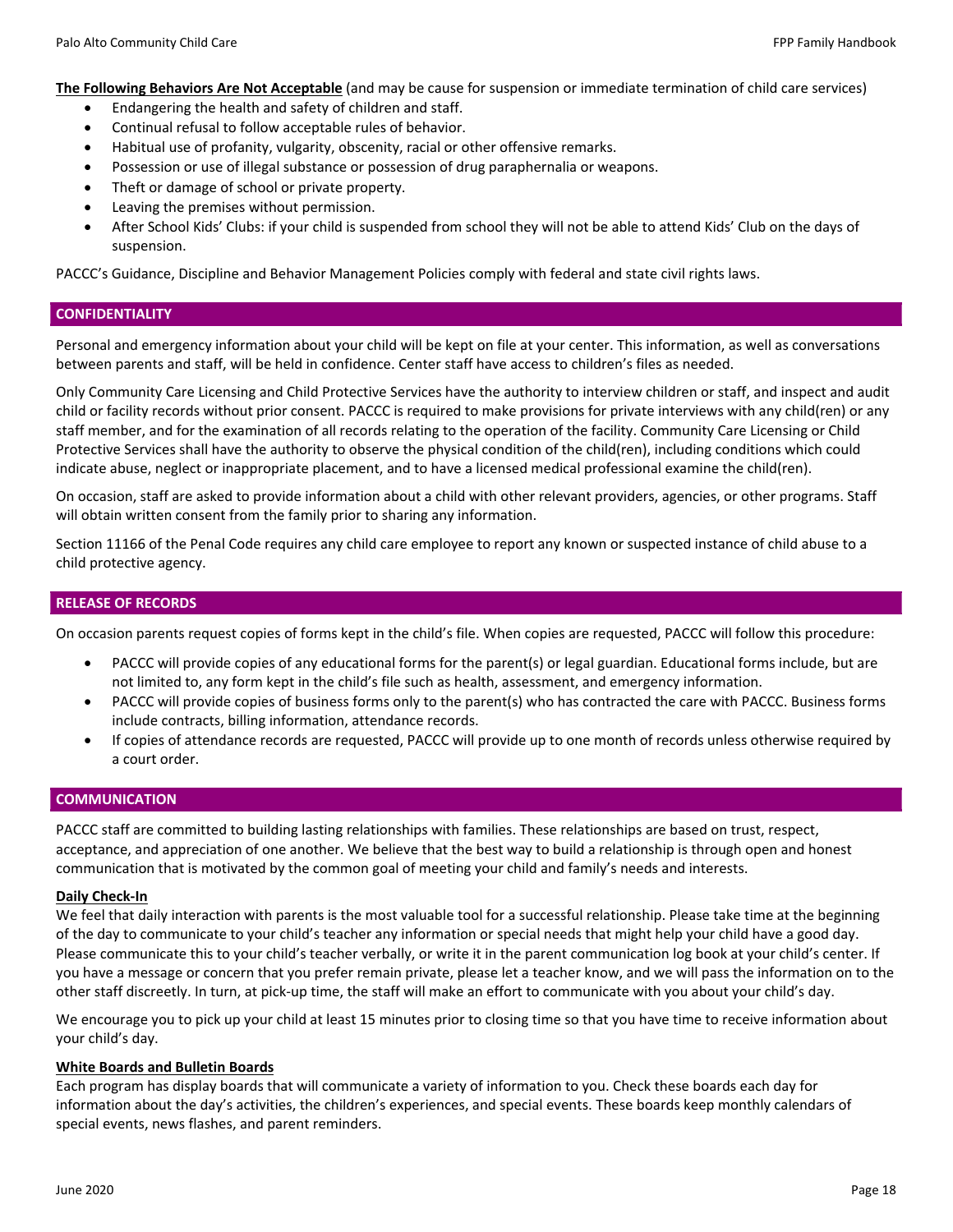## **Parent Communication Log Book**

A parent communication log book is kept at most programs. It is usually found in the parent area. This book is another way for all of us to pass on information. Please address sensitive issues privately with the appropriate person.

## **Family Mailbox**

Each family has a mailbox for memos and newsletters, notes from the teachers about your child's day and special events. Please check your mailbox each day, as we often have something important to share with you.

## **Conferences**

Each PACCC program holds parent/teacher conferences twice each contract year. This is a time for the families and teachers to come together to discuss your child's development and to develop goals for your child. Parents will receive a Child's Developmental Progress form identifying areas of strength and areas a child is currently working on. Parents and teachers will share information with each other and identify strategies that can be used at school and at home to support the child's further development. Parents and teachers are important partners in the growth and development of the child. Parents can also request a conference at any time upon need or request. Please check with your program staff regarding timing for conferences. We also encourage you to check in with staff any time you have a question or concern. When frustrations arise let us know. We'll help you understand your child's behavior and provide some strategies.

## **Special Events**

PACCC programs hold family events. Family potlucks, meetings, and other opportunities may be available. We value the connection that is made with families during these special times. It also shows the children that there is a special connection between the home and program. Please ask your program staff about the traditional events held in your program.

## **Newsletters**

Each program provides ongoing communication via newsletters or email updates. A PACCC newsletter is emailed quarterly. These communication tools provide you with a variety of pertinent information regarding your child's care, upcoming events, and days centers are closed, just to name a few. Please take the time to read these newsletters.

## **Communication with PACCC**

Do you have a question, comment or concern that has not been addressed to your satisfaction at your program? PACCC wants to help. Families may contact the Program Coordinator at any time for any reason. If this person does not address the question or concern, families may contact the Associate Director or the Executive Director. All of these people may be reached at the PACCC Administrative office at (650) 493‐2361.

## **PARENT/GUARDIAN INVOLVEMENT AND EDUCATION**

## **Family Surveys**

PACCC will survey families annually to allow for feedback on the service we provide. We use the results of all surveys to formulate goals for our programs.

## **Parent Involvement**

Parent involvement in PACCC programs encourages continuity between the home and the place where the children spend a large portion of their day. Parent participation also leads to closer relationships among the parents themselves, giving the children a wider sense of community and allowing parents to communicate with each other.

There are many ways for parents to be involved in their child's program. These may include special events, parent meetings, parent jobs to support the function of the program, and sharing a special tradition, a family recipe, or skill with the children and staff. All families are encouraged to participate in a way that is meaningful to you.

## **Parent Education**

Families are provided information monthly about local parent education opportunities. Parent's Place and The Children's Health Council offer regular parenting trainings at low or no cost. Center staff speak daily with families to discuss their child's development and provide strategies to support families with their questions and concerns. Center staff set up individual meetings with families whenever desired to help them navigate issues needing support, guidance and resources.

## **Parent Advisory Committee**

Two times per year, families enrolled in PACCC's financial aid program are invited to join the financial aid coordinator for a parent advisory committee meeting. These meetings will be held after hours at the administrative office. Topics, including policies, program requirements, recertification, changes to the program, and program feedback, will advise the agency on issues related to services families receive.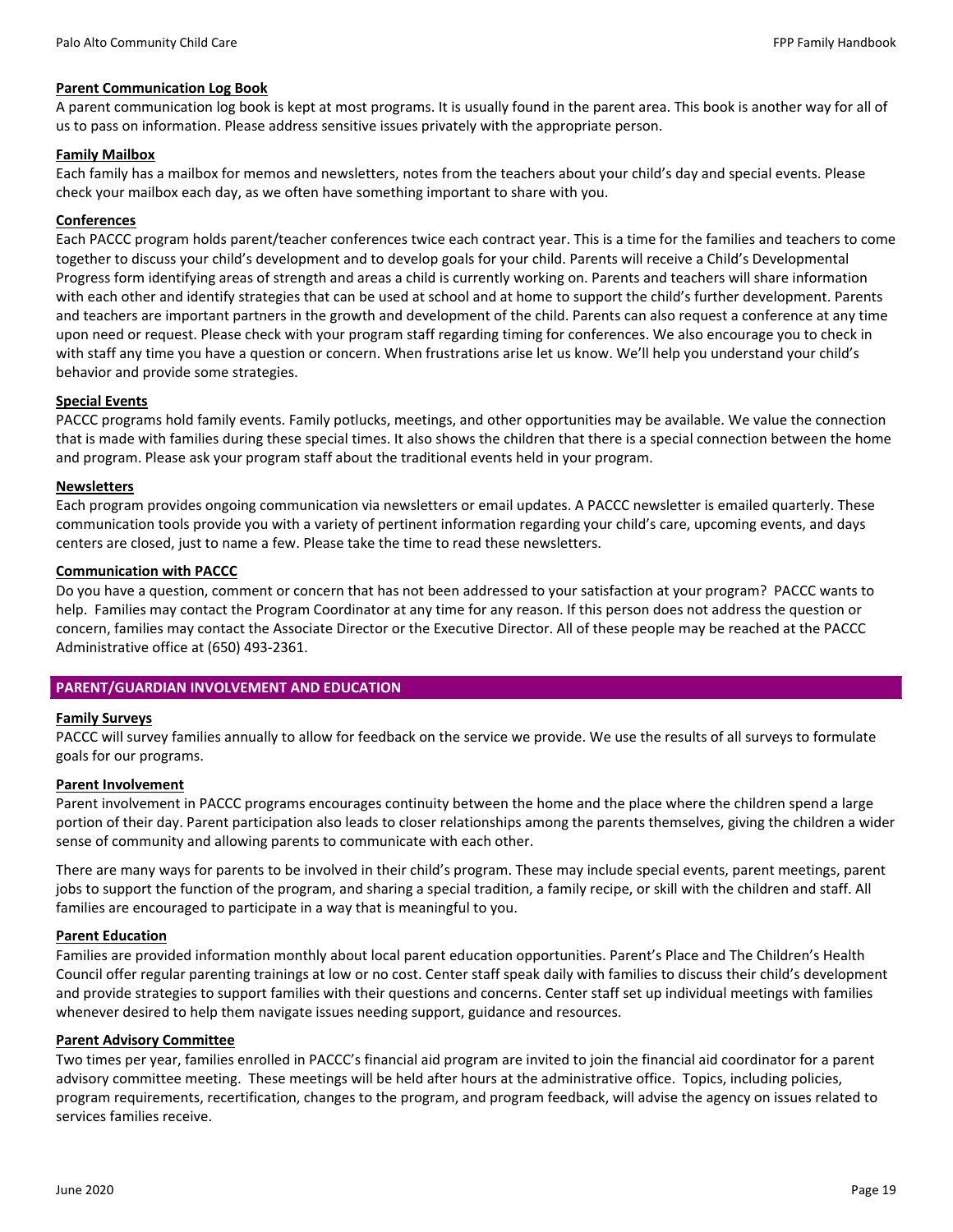#### **Visiting the Program – Open Door Policy**

All PACCC programs have an open door policy. Parents and guardians are welcome visitors to their child's program at any time during operating hours.

#### **STAFF SERVICES OUTSIDE OF PROGRAM HOURS**

The connections you will make with your program staff will likely become very close and comfortable. Often this creates a situation in which families wish to extend these relationships into other aspects of their daily lives.

If a family wishes to utilize a teacher's skills outside of the program, such as babysitting, house sitting, etc., it is with the family's understanding that the program and PACCC are not liable for staff outside the center environment and hours of operation.

In addition, it is important to understand that our teachers are professionals. If you would like to know if a teacher is interested in additional work opportunities with your family, please consider approaching your center director first. Your center director will likely know if any of the teachers are interested, or they can ask the staff for you. We appreciate your respectful consideration of our teaching staff as professionals.

## **STAFF APPRECIATION GIFT GUIDELINES**

In support of our goal to provide the highest quality care and education for mid‐peninsula children, PACCC employs outstanding child care professionals. PACCC recognizes that families often wish to express their appreciation for these fine staff members in many thoughtful ways. However, PACCC does not encourage nor promote staff gifting. If families wish to give individual or group gifts around the holidays or at the end of the school year, PACCC believes that careful consideration and respect should be shown to all involved.

Based on thoughtful discussions, including consideration of parent and center staff input, the PACCC Board of Directors has adopted the following guidelines to assist families in appropriate and respectful giving:

- 1) Gifting is always voluntary.
- 2) Coordinated group gifting may not involve any PACCC resources or personnel.
- 3) Solicitation for group gifting must be respectful of an individual family's ability to give.
	- a. Organizers of group gifts should refrain from suggesting a donation amount.
	- b. Any appearance of a "requirement" or "expectation" to contribute toward a group gift should be explicitly avoided.
	- c. Family participation is strictly confidential.
	- d. Group gifts should be presented as "from all center parents", regardless of actual contributions.

## **CLOSING**

Thank you for choosing Palo Alto Community Child Care as your partner in the healthy development of your child. We are committed to making your and your child's experience with us a positive and enduring one. Please let your program staff know if you have any questions regarding this handbook, or about PACCC.

We are happy to have your family here!